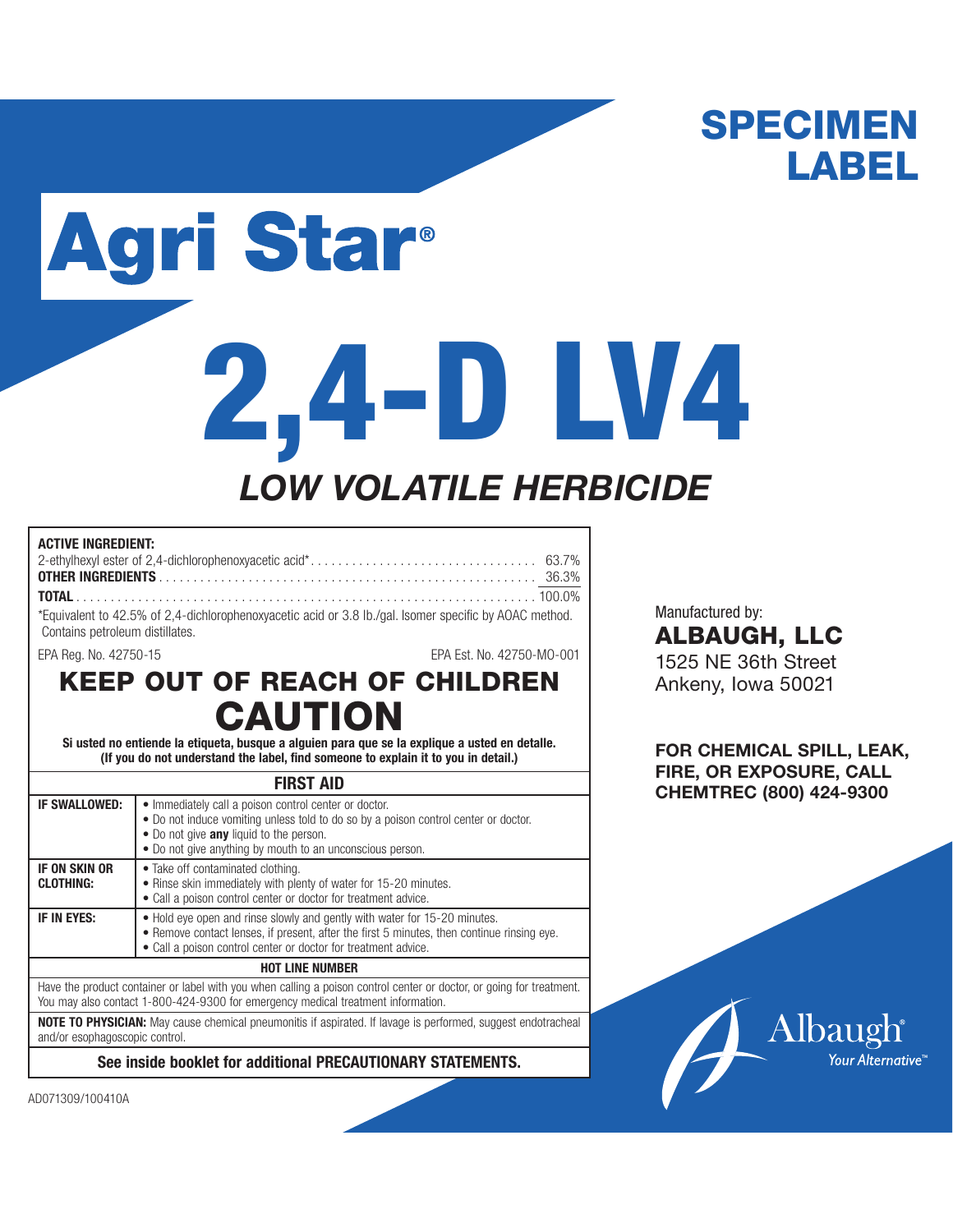## PRECAUTIONARY STATEMENTS

## HAZARDS TO HUMANS AND DOMESTIC ANIMALS **CAUTION**

Harmful if swallowed or absorbed through skin. Causes moderate eye irritation. Avoid contact with skin, eyes, or clothing. Prolonged or frequently repeated skin contact may cause allergic skin reactions in some individuals.

## PERSONAL PROTECTIVE EQUIPMENT

Some materials that are chemical-resistant to this product are neoprene or nitrile rubber. If you want more options, follow the instructions for Category *E* on an EPA chemical-resistance category selection chart.

#### All mixers, loaders, applicators, flaggers, and other handlers must wear:

- 1. Long-sleeved shirt and long pants.
- 2. Shoes and socks.
- 3. Protective eyewear.
- 4. Chemical-resistant gloves (except for pilots) when applying with any handheld nozzle or equipment, mixing or loading, cleaning up spills or equipment, or otherwise exposed to the concentrate.
- 5. Chemical-resistant apron when applying with any handheld nozzle or equipment, mixing or loading, cleaning up spills or equipment, or otherwise exposed to the concentrate.

See "Engineering Controls" for additional requirements.

Follow manufacturer's instructions for cleaning/maintaining PPE. If no such instructions for washables exist, use detergent and hot water. Keep and wash PPE separately from other laundry. After each day of use, clothing or PPE must not be reused until it has been cleaned.

## ENGINEERING CONTROLS STATEMENTS

Pilots must use an enclosed cockpit that meets the requirements listed in the WPS for agricultural pesticides [40 CFR 170.240(d)(6)].

When handlers use enclosed cabs or aircraft in a manner that meets the requirements listed in the Worker Protection Standard (WPS) for agricultural pesticides [40 CFR 170.240(d)(4-6)], the handler PPE requirements may be reduced or modified as specified in the WPS.

## USER SAFETY RECOMMENDATIONS

#### Users should:

- Wash hands before eating, drinking, chewing gum, using tobacco or using the toilet.
- Remove clothing/PPE immediately if pesticide gets inside. Then wash thoroughly and put on clean clothing.
- Remove PPE immediately after handling this product. Wash the outside of gloves before removing. As soon as possible, wash thoroughly and change into clean clothing.

## ENVIRONMENTAL HAZARDS

This pesticide may be toxic to fish and aquatic invertebrates. Do not apply directly to water, or to areas where surface water is present, or to intertidal areas below the mean high water mark. Drift and runoff may be hazardous to aquatic organisms in water adjacent to treated areas. Do not contaminate water when disposing of equipment washwaters or rinsate. Apply this product only as directed on label.

This chemical has properties and characteristics associated with chemicals detected in groundwater. The use of this chemical in areas where soils are permeable, particularly where the water table is shallow, may result in groundwater contamination. Application around a cistern or well may result in contamination of drinking water or groundwater.

Most cases of groundwater contamination involving phenoxy herbicides such as 2,4-D have been associated with mixing/loading and disposal sites. Caution should be exercised when handling 2,4-D pesticides at such sites to prevent contamination of groundwater supplies.

Use of closed systems for mixing or transferring this pesticide will reduce the probability of spills. Placement of the mixing/loading equipment on an impervious pad to contain spills will help prevent groundwater contamination.

## PHYSICAL AND CHEMICAL HAZARDS

Combustible. Do not use or store near heat or open flame (149 degrees Fahrenheit).

## DIRECTIONS FOR USE

It is a violation of Federal Law to use this product in a manner inconsistent with its labeling.

Do not apply this product in a way that will contact workers or other persons, either directly or through drift. Only protected handlers may be in the area during application. For any requirements specific to your State or Tribe, consult the agency responsible for pesticide regulation.

Do not apply this product through any type of irrigation system.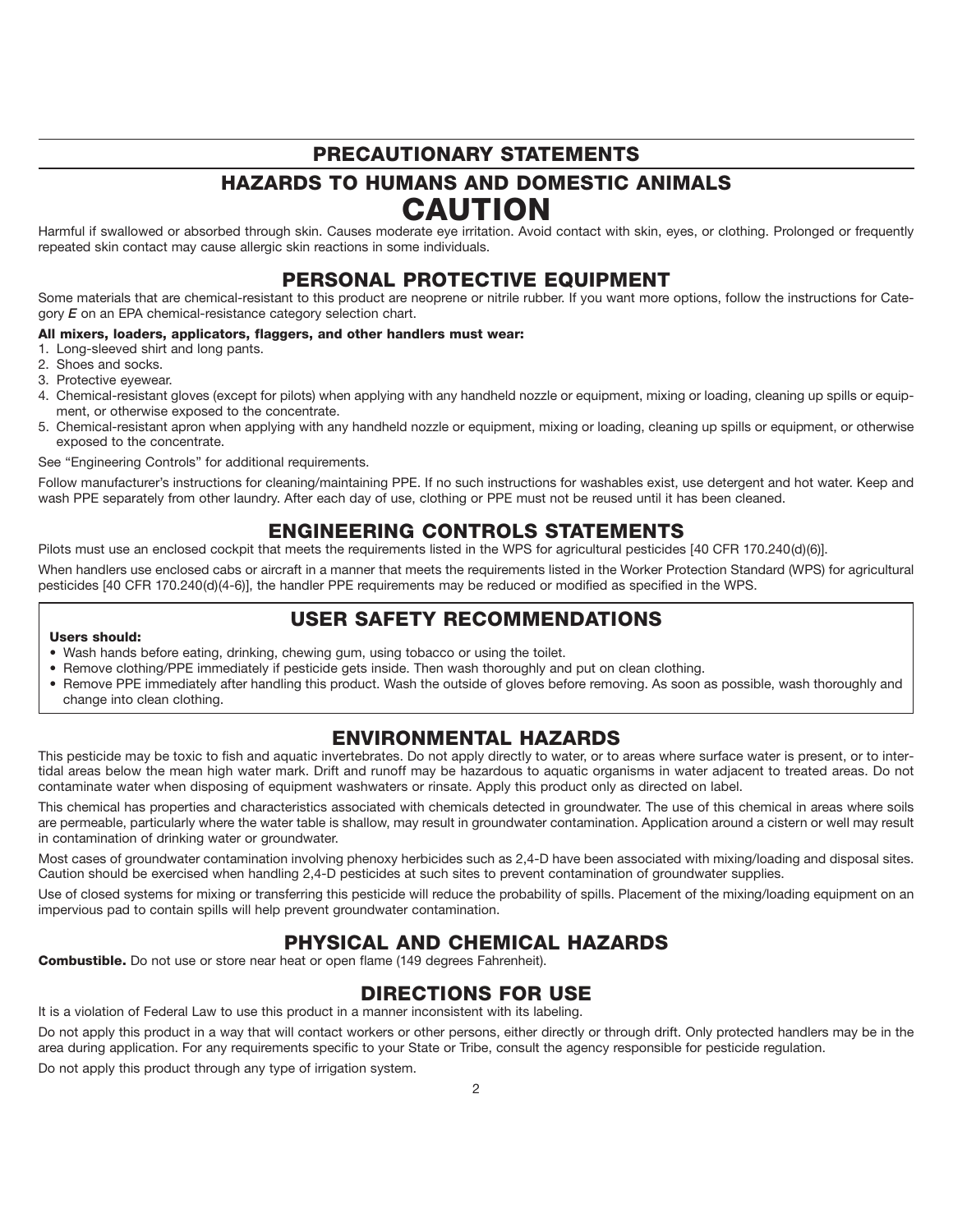## AGRICULTURAL USE REQUIREMENTS

Use this product only in accordance with its labeling and with the Worker Protection Standard, 40 CFR part 170. This Standard contains requirements for the protection of agricultural workers on farms, forests, nurseries, and greenhouses, and handlers of agricultural pesticides. It contains requirements for training, decontamination, notification, and emergency assistance. It also contains specific instructions and exceptions pertaining to the statements on this label about personal protective equipment (PPE) and restricted-entry interval. The requirements in this box only apply to uses of this product that are covered by the Worker Protection Standard.

Do not enter or allow worker entry into treated areas during the restricted-entry interval (REI) of 12 hours.

PPE required for early entry to treated areas that is permitted under the Worker Protection Standard and that involves contact with anything that has been treated, such as plants, soil, or water is:

- 1. Coveralls
- 2. Chemical-resistant gloves made of any waterproof material
- 3. Shoes plus socks, and
- 4. Protective eyewear.

## NON-AGRICULTURAL USE REQUIREMENTS

The requirements in this box apply to uses of this product that are NOT within the scope of the Worker Protection Standard for agricultural pesticides (40 CFR Part 170). The WPS applies when this product is used to produce agricultural plants on farms, forests, nurseries, or greenhouses. Do not allow people (or pets) to enter the treated areas until spray has dried.

## STORAGE AND DISPOSAL

### Do not contaminate water, food or feed by storage or disposal.

PESTICIDE STORAGE: Open dumping is prohibited. Do not store this product near fertilizers, seeds, insecticides, or fungicides. Do not store near heat or open flame. Reclose all partially used containers by thoroughly tightening screw cap. Absorb any spill with a suitable clay absorbent and dispose of as indicated under Pesticide Disposal. For safety and prevention of unauthorized use, all pesticides should be stored in locked facilities. To prevent accidental misuse, different pesticides should be stored in separate areas with enough distance between to provide clear identification. Opened, partially used pesticides should be stored in original labeled containers when possible. When transfer to another container is necessary because of leakage or damage, carefully mark and identify contents of the new container.

PESTICIDE DISPOSAL: Pesticide wastes are toxic. Improper disposal of excess pesticide, spray mixture, or rinsate is a violation of Federal law and may contaminate groundwater. If these wastes cannot be disposed of by use according to label instructions, contact your state Pesticide or Environmental Control Agency, or the Hazardous Waste Representative at the nearest EPA Regional Office for guidance.

#### CONTAINER DISPOSAL:

Non-refillable containers (1, 2.5, 30 & 55 gallons): Do not reuse or refill this container. Offer for recycling, if available. Triple rinse or pressure rinse container (or equivalent) promptly after emptying.

(non-refillable <5 gallons): Triple rinse as follows: Empty the remaining contents into application equipment or a mix tank and drain for 10 seconds after the flow begins to drip. Fill the container 1/4 full with water and recap. Shake for 10 seconds. Pour rinsate into application equipment or a mix tank or store rinsate for later use or disposal. Drain for 10 seconds after the flow begins to drip. Repeat this procedure two more times.

(non-refillable >5 gallons): Triple rinse as follows: Empty the remaining contents into application equipment or a mix tank. Fill the container 1/4 full with water. Replace and tighten closures. Tip container on its side and roll it back and forth, ensuring at least one complete revolution, for 30 seconds. Stand the container on its end and tip it back and forth several times. Turn the container over onto its other end and tip it back and forth several times. Empty the rinsate into application equipment or a mix tank or store rinsate for later use or disposal. Repeat this procedure two more times.

Pressure rinse as follows: Empty the remaining contents into application equipment or a mix tank and continue to drain for 10 seconds after the flow begins to drip. Hold container upside down over application equipment or mix tank or collect rinsate for later use for disposal. Insert pressure rinsing nozzle in the side of the container, and rinse at about 40 PSI for at least 30 seconds. Drain for 10 seconds after the flow begins to drip. Refillable container (250 gallon & bulk): Refill this container with pesticide only. Do not reuse this container for any other purpose. Cleaning the container before final disposal is the responsibility of the person disposing of the container. Cleaning before refilling is the responsibility of the refiller.

## GENERAL INFORMATION

Performance of this product may be affected by local conditions, crop varieties, and application method. User should consult local Extension Service, Agricultural Experiment or University Weed Specialists, and state regulatory agencies for recommendations in your area.

Best results are obtained when product is applied to young succulent weeds that are actively growing. The lower recommended rates will be satisfactory on susceptible annual weeds. For perennial weeds and conditions such as the very dry areas of the western states, where control is difficult, the higher recommended rates should be used.

When product is used for weed control in crops, the growth stage of the crop must be considered.

Some plants and weeds, especially woody varieties, are difficult to control and may require repeat applications.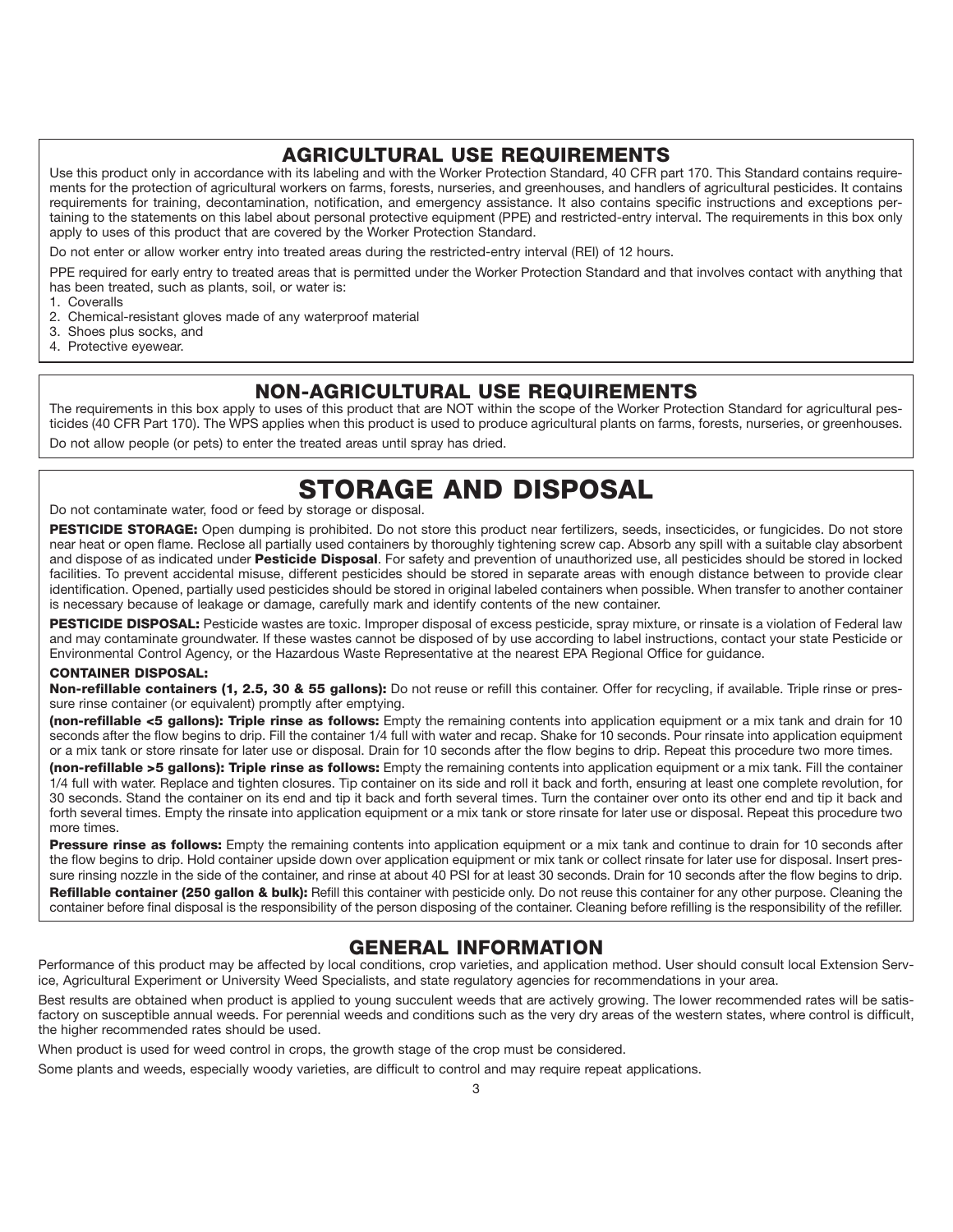Application rates should be 2 to 10 gallons of total spray by air or 5 to 25 gallons by ground equipment unless otherwise directed. In either case, use the same amount of 2,4-D recommended per acre. For crop uses, do not mix with oil, surfactants, or other adjuvants unless specifically recommended. To do so may reduce herbicide's selectivity and could result in crop damage.

Aerial applications should be used only when there is no danger of drift to susceptible crops. Many states have regulations concerning aerial application of 2,4-D formulations. Consult local regulatory authorities before making applications. Although this product is a low-volatile formulation, at temperatures above 90°F vapors may damage susceptible crops growing nearby.

Product should not be allowed to come into contact with desirable, susceptible plants such as beans, cotton, fruit trees, grapes, legumes, ornamentals, peas, tomatoes, and other vegetables. Product should not be used in greenhouses. Excessive amounts of this product in the soil may temporarily inhibit seed germination and all plant growth.

If stored below freezing, efficacy is not affected if product is warmed to 40°F and agitated before using.

Spray equipment used to apply 2,4-D should not be used for any other purpose until thoroughly cleaned.

Spray Preparation: Add the recommended amount of product to approximately 1/2 the volume of water to be used for spraying. Agitate well, then add the remainder of the water. Continue agitation during application until spray tank is empty.

#### TANK MIXING PRECAUTIONS:

• Read carefully and follow all applicable use directions, precautions and limitations on the respective product labels.

• Do not exceed recommended application rates. Do not tank mix with another pesticide product that contains the same active ingredient as this product unless the label of either tank mix partner specifies the maximum dosage that may be used.

USE IN LIQUID NITROGEN FERTILIZER: Product may be combined with liquid nitrogen fertilizer suitable for foliage application in corn, grass, pastures, or small grains in one operation. Use product according to directions on this label for those crops. Use liquid nitrogen fertilizer at rates recommended by supplier or Extension Service Specialist. Mix the product and fertilizer according to the following instructions:

Fill the spray tank approximately 1/2 full with the liquid nitrogen fertilizer. Add the product while agitating the tank. Add the remainder of the fertilizer while continuing to agitate. Apply immediately, maintaining agitation during application until tank is empty. DO NOT APPLY DURING COLD (NEAR FREEZING) WEATHER. Spray mixture must be used immediately and may not be stored.

Note: (1) If good, continuous agitation is not maintained, separation of the spray mixture and/or clogging of the nozzles is likely to occur.

Note: (2) If user's spray program includes frequent application of 2,4-D in liquid fertilizer, consideration should be given to using SOLVE™ 2,4-D which is specially designed and formulated for such use.

#### SPRAYER CLEAN-OUT

To avoid injury to desirable plants, equipment used to apply this product should be thoroughly cleaned before re-use or applying other chemicals:

- 1. Rinse and flush application equipment thoroughly after use at least three times with water. Dispose of all rinse water by application to treatment area or apply to non-cropland area away from water supplies.
- 2. During the second rinse, add 1 quart of household ammonia for every 25 gallons of water. Circulate the solution through entire system so that all internal surfaces are contacted (15 – 20 minutes). Let the solutions stand for several hours, preferably overnight.
- 3. Flush the solution out of the spray tank through the boom.
- 4. Rinse the system twice with clean water, recirculating and draining each time.
- 5. Remove the nozzles and screens and clean separately.
- 6. If equipment is to be used to apply another pesticide or agricultural chemical to a 2,4-D susceptible crop, additional steps may be required to remove all traces of 2,4-D including cleaning of disassembled parts and replacement of hoses or other fittings that may contain absorbed 2,4-D.

## SPRAY DRIFT MANAGEMENT

A variety of factors including weather conditions (e.g., wind direction, wind speed, temperature, relative humidity) and method of application (e.g., ground, aerial, airblast, chemigation) can influence pesticide drift. The applicator must evaluate all factors and make appropriate adjustments when applying this product.

#### Droplet Size

When applying sprays that contain 2,4-D as the sole active ingredient, or when applying sprays that contain 2,4-D mixed with active ingredients that require a Coarse or coarser spray, apply only as a Coarse or coarser spray (ASAE standard 572) or a volume mean diameter of 385 microns or greater for spinning atomizer nozzles.

When applying sprays that contain 2,4-D mixed with other active ingredients that require a Medium or more fine spray, apply only as a Medium or coarser spray (ASAE standard 572) or a volume mean diameter of 300 microns or greater for spinning atomizer nozzles.

#### Wind Speed

Do not apply at wind speeds greater than 15 mph. Only apply this product if the wind direction favors on-target deposition and are not sensitive areas (including, but not limited to, residential areas, bodies of water, known habitat for nontarget species, nontarget crops) within 250 feet downwind. If applying a Medium spray, leave one swath unsprayed at the downwind edge of the treated field.

#### Temperature Inversions

If applying at wind speeds less than 3 mph, the applicator must determine if: a) conditions of temperature inversion exist, or b) stable atmospheric conditions exist at or below nozzle height. Do not make applications into areas of temperature inversions or stable atmospheric conditions.

2,4-D esters may volatize during conditions of low humidity and high temperatures. Do not apply during conditions of low humidity and high temperatures. And the set of the set of the set of the set of the set of the set of the set of the set of the s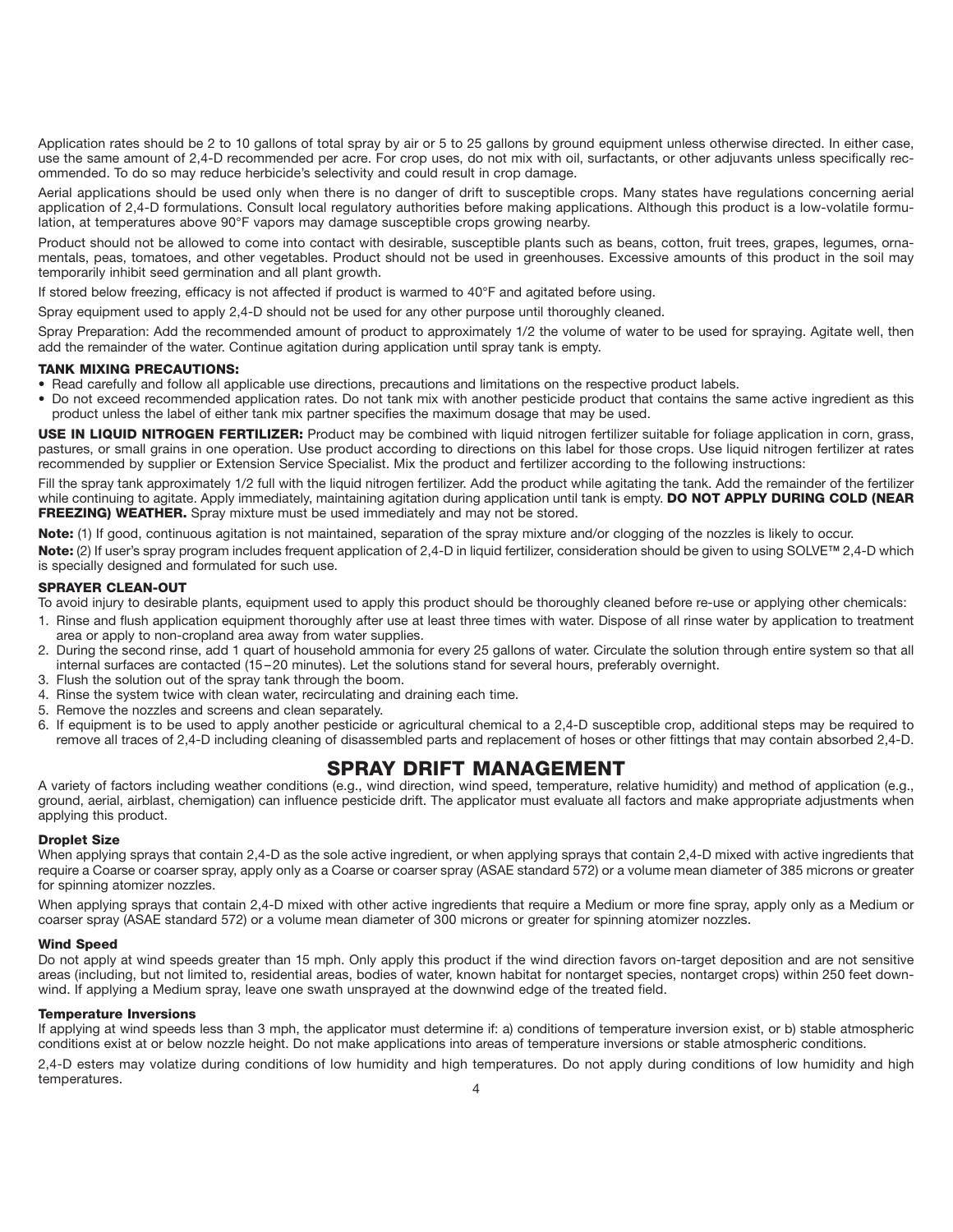#### Susceptible Plants

Do not apply under circumstances where spray drift may occur to food, forage, or other plantings that might be damaged or crops thereof rendered unfit for sale, use or consumption. Susceptible crops include, but are not limited to cotton, okra, flowers, grapes (in growing stage), fruit trees (foliage), soybeans (vegetative stage), ornamentals, sunflowers, tomatoes, beans, and other vegetables, or tobacco. Small amounts of spray drift that might not be visible may injure susceptible broadleaf plants.

#### Other State and Local Requirements

Applicators must follow all state and local pesticide drift requirements regarding application of 2,4-D herbicides. Where states have more stringent regulations, they must be observed.

#### Equipment

All aerial equipment and ground application equipment must be properly maintained and calibrated using appropriate carriers or surrogates.

For aerial equipment, the boom length must not exceed 75% of the wingspan or 90% of the rotor blade diameter.

Release spray at the lowest height consistent with efficacy and flight safety. Do not release spray at a height greater than 10 feet above the crop canopy unless a greater height is required for aircraft safety. This requirement does not apply to forestry or rights-of-way applications.

When applications are made in a crosswind, the swath will be displaced downwind. The applicator must compensate for this by adjusting the path of the aircraft upwind.

For ground boom application, do not apply with a nozzle height greater than 4 feet above the crop canopy.

## APPLICATION INSTRUCTIONS

Spray Volume: Apply with calibrated air or ground equipment using sufficient spray volume to provide adequate coverage of target weeds or as otherwise directed in specific use directions. For broadcast application, apply the recommended rate of this product in a spray volume of 2 or more gallons per acre by air and 10 or more gallons per acre for ground equipment. Where states have regulations, that specify minimum spray volumes, they should be observed. In general, spray volume should be increased as crop canopy, height and weed density increase in order to obtain adequate spray coverage. Do not apply less than 2 gallons total spray volume per acre.

Application Rates: Generally, lower rates in recommended rate ranges will be satisfactory for more sensitive weeds species, when weeds are small, and when environmental conditions are favorable for rapid growth. Use higher rates in the recommended rate range for less sensitive species and under less favorable growing conditions. For crop uses, do not mix with emulsifiable oil or other adjuvants unless specifically recommended on this label. Deep-rooted perennial weeds such as Canada thistle and field bindweed and many woody plants usually require repeated applications for effective control.

#### Spot Treatments

To prevent misapplication, spot treatments should be applied with a calibrated boom or with hand sprayers using a fixed spray volume per 1,000 sq. ft. as indicated below.

Hand-Held Sprayers: Hand-held sprayers may be used for spot applications of 2,4-D LV4 in labeled crops. Care should be taken to apply the spray uniformly and at a rate equivalent to a broadcast application. Application rates in the table are based on the application rate for an area of 1,000 sq. ft. Mix the amount of 2,4-D LV4 (fl. oz. or ml) corresponding to the desired broadcast rate in one (1) or more gallons of spray. To calculate the amount of 2,4-D LV4 required for larger areas, multiply the table value (fl. oz. or ml) by the thousands of sq. ft. to be treated. An area of 1,000 sq. ft. is approximately 10.5 x 10.5 yards (strides) in size. To calculate the amount of 2,4-D LV4 required for a broadcast rate higher than those listed, use a multiple of the table value, for example, if a spot treatment required the equivalent of an 8 pts. per acre, use 2X the amount per gallon of spray required for the 4 pts./acre rate.

#### Rate Conversion Table for Spot Treatment:

| Label Broadcast Rate (pt./acre)               |                                                  |                                     |                                    |                                    |                                |                                      |                                |
|-----------------------------------------------|--------------------------------------------------|-------------------------------------|------------------------------------|------------------------------------|--------------------------------|--------------------------------------|--------------------------------|
| 1/2<br>2/3<br>3/4                             |                                                  |                                     |                                    |                                    |                                |                                      |                                |
|                                               | Equivalent Amount of 2,4-D LV4 per 1,000 sq. ft. |                                     |                                    |                                    |                                |                                      |                                |
| $1/5$ fl. oz. $\dagger$<br>$(5.5 \text{ ml})$ | 1/4 fl. oz.<br>(7.3 ml)                          | $1/3$ fl. oz.<br>$(8.3 \text{ ml})$ | $3/8$ fl. oz.<br>$(11 \text{ ml})$ | $3/4$ fl. oz.<br>$(22 \text{ ml})$ | 1 fl. oz.<br>$(30 \text{ ml})$ | $1-1/2$ fl. oz.<br>$(44 \text{ ml})$ | 3 fl. oz.<br>$(88 \text{ ml})$ |

†Conversion factors: 1 pt. = 16 fl. oz.; 1 fl. oz. = 29.6 (30) ml

Band Application: 2,4-D LV4 may be applied as a band treatment. Use the formulas below to determine the appropriate rate and volume per treated acre.

| Band width in inches<br>Row width in inches | Broadcast rate<br>per acre   | Band rate per<br>treated acre   |
|---------------------------------------------|------------------------------|---------------------------------|
| Band width in inches<br>Row width in inches | Broadcast volume<br>per acre | Band volume<br>per treated acre |

## WHERE TO USE

This product is used to control broadleaf weeds in cereal crops, corn, soybeans, and sorghum; weeds and brush in rangeland, pastures, rights-ofway, and similar noncrop uses. 5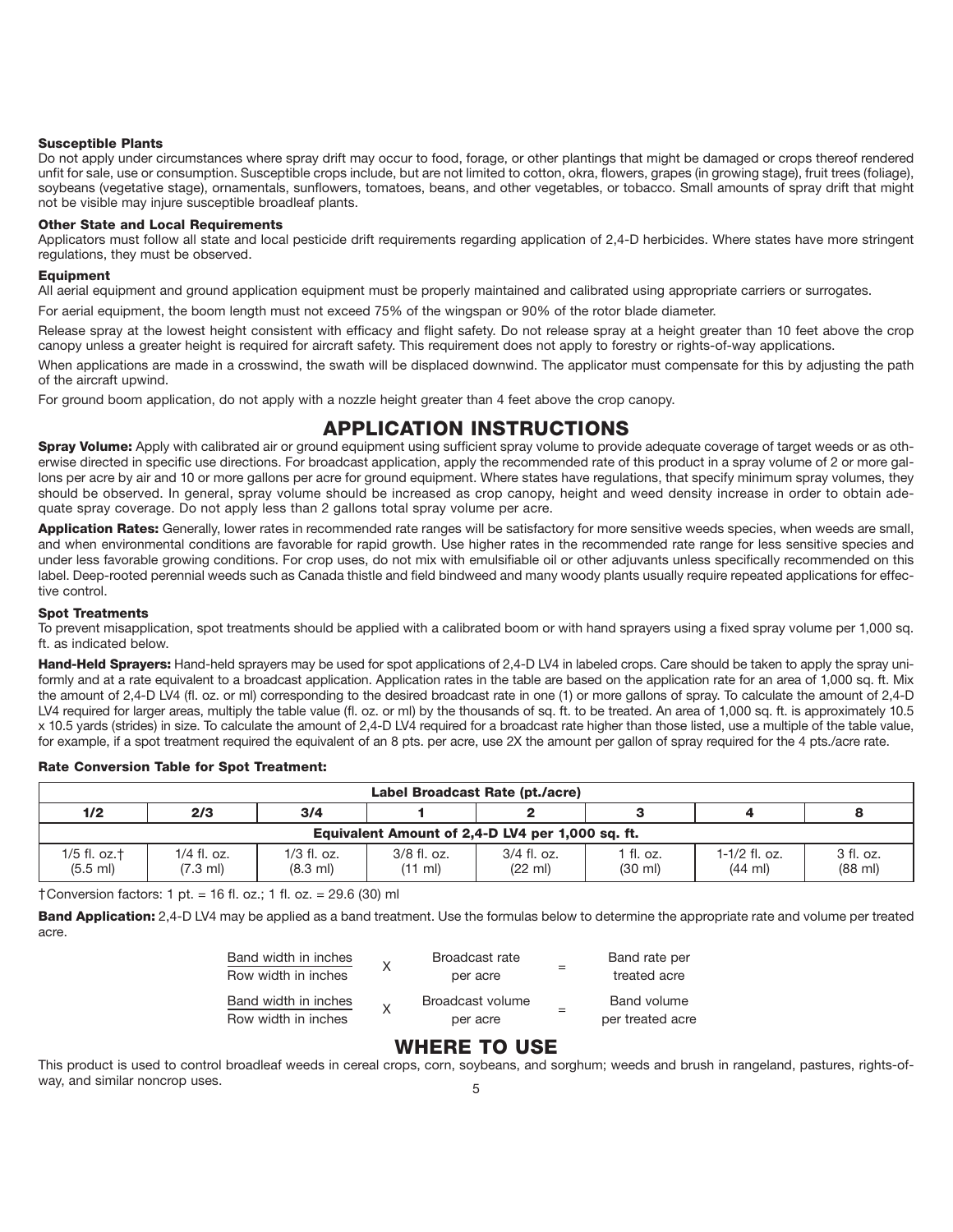## WEEDS CONTROLLED

#### Annual or Biennial Weeds

beggarticks(1) bittercress, smallflowered<sup>(2)</sup> bitterweed broomweed, common(1) burdock, common buttercup, smallflowered<sup>(1)(2)</sup> carpetweed cinquefoil, common(2) cinquefoil, rough(2) cocklebur, common coffeeweed copperleaf, Virginia(2) croton, Texas croton, woolly fixweed galinsoga geranium, Carolina(2)

Alfalfa $(1)(2)$ artichoke, Jerusalem<sup>(1)</sup> aster, many-flower(1) Austrian fieldcress(1) bindweed (hedge, field and European)<sup>(1)(2)</sup> blue lettuce blueweed, Texas broomweed

hemp, wild horseweed (marestail)(2) jewelweed jimsonweed knotweed(1) kochia lambsquarter, common lettuce, prickly(1)(2) lettuce, wild lupine mallow, little<sup>(1)</sup> mallow, Venice(1) marshelder morningglory, annual morningglory, ivy morningglory, woolly mousetail<sup>(2)</sup>

mustards (except blue mustard) parsnip, wild pennycress (fanweed) pepperweeds (*Lepidium* spp.) (1)(2) pigweeds (*Amaranthus* spp.) (1) poorjoe primrose, common purslane, common(2) pusley, Florida radish, wild ragweed, common ragweed, giant rape, wild rocket, yellow salsify, common<sup>(1)</sup> salsify, western<sup>(1)</sup> shepherdspurse

#### Perennial Weeds

sicklepod smartweed (annual species)<sup>(1)(2)</sup> sneezeweed, bitter sowthistle, annual sowthistle, spiny spanishneedles sunflower sweetclover tansymustard thistle, bull thistle, musk(1) thistle, Russian (tumbleweed)(1) velvetleaf vetches

dogbanes(1) eveningprimrose, cutleaf(2) garlic, wild goldenrod hawkweed, orange(1) healall ironweed, western<sup>(2)</sup> ivy, ground<sup>(1)</sup> nettles (including stinging)(1) onion, wild<sup>(1)</sup> pennywort plantains ragwort, tansy(1) sowthistle, perennial thistle, Canada(1)(2) vervains(1) wormwood

(1)Difficult-to-Control Weeds: These weeds are only partially controlled and may require repeat applications and/or use of the higher recommended rate of this product even under ideal conditions of application.

<sup>(2)</sup>This product may not be used to control this weed species in the state of California.

bullnettle(1)(2) carrot, wild<sup>(1)</sup> catnip chicory clover, red(1)(2) coffeeweed cress, hoary(1) dandelion docks(1)

## CROPS

## CEREAL GRAINS (Wheat, Barley, Millet, Oats, Rye) (Not underseeded with Legumes)

| <b>Crop/Application Timing</b>                                      | 2.4-D LV4<br>(pt./acre) | <b>Specific Use Directions</b>                                                                                                                                                                                                                              |
|---------------------------------------------------------------------|-------------------------|-------------------------------------------------------------------------------------------------------------------------------------------------------------------------------------------------------------------------------------------------------------|
| Wheat, Barley, Millet Rye<br>Annual and biennial<br>Broadleaf weeds | $1/2$ to $2+$           | Apply after crop is fully tillered, but before boot stage of growth (usually 4 to 8<br>inches tall) and weeds are small. Do not apply before tillering or from early boot<br>through the milk stage of growth.                                              |
| Perennial broadleaf weeds                                           | 1 to 2-1/2 $\dagger$    |                                                                                                                                                                                                                                                             |
| Oats<br>(Spring Seeded)                                             | 1/2                     | Apply after crop is fully tillered, but before boot stage of growth (usually 4 to 8<br>inches tall) and weeds are small. Do not apply before tillering or from early boot<br>through the milk stage of growth. Do not apply during or immediately following |
| (Fall Seeded Southern)                                              | 3/4 to 1-1/4 T          | cold weather.                                                                                                                                                                                                                                               |
| Preharvest application<br>(all cereals)                             |                         | Apply using air or ground equipment to control weeds that could interfere with<br>harvest, or to suppress perennial weeds. Apply when grain is in dough stage.<br>Do not apply from early boot through the milk stage of growth.                            |

†Use the lower rate in the rate range if small annual or biennial weeds are the major problem. Use the higher rate if perennial weeds or biennial weeds are present that are considered to be hard-to-kill as determined by local experience. Higher rates increase the risk of crop injury and should be used only where weed control justifies such risk. Do not apply 2,4-D LV4 at the crop seedling stage of growth. Consult state agricultural experiment station or extension service weed specialists for recommendations or suggestions to fit local conditions.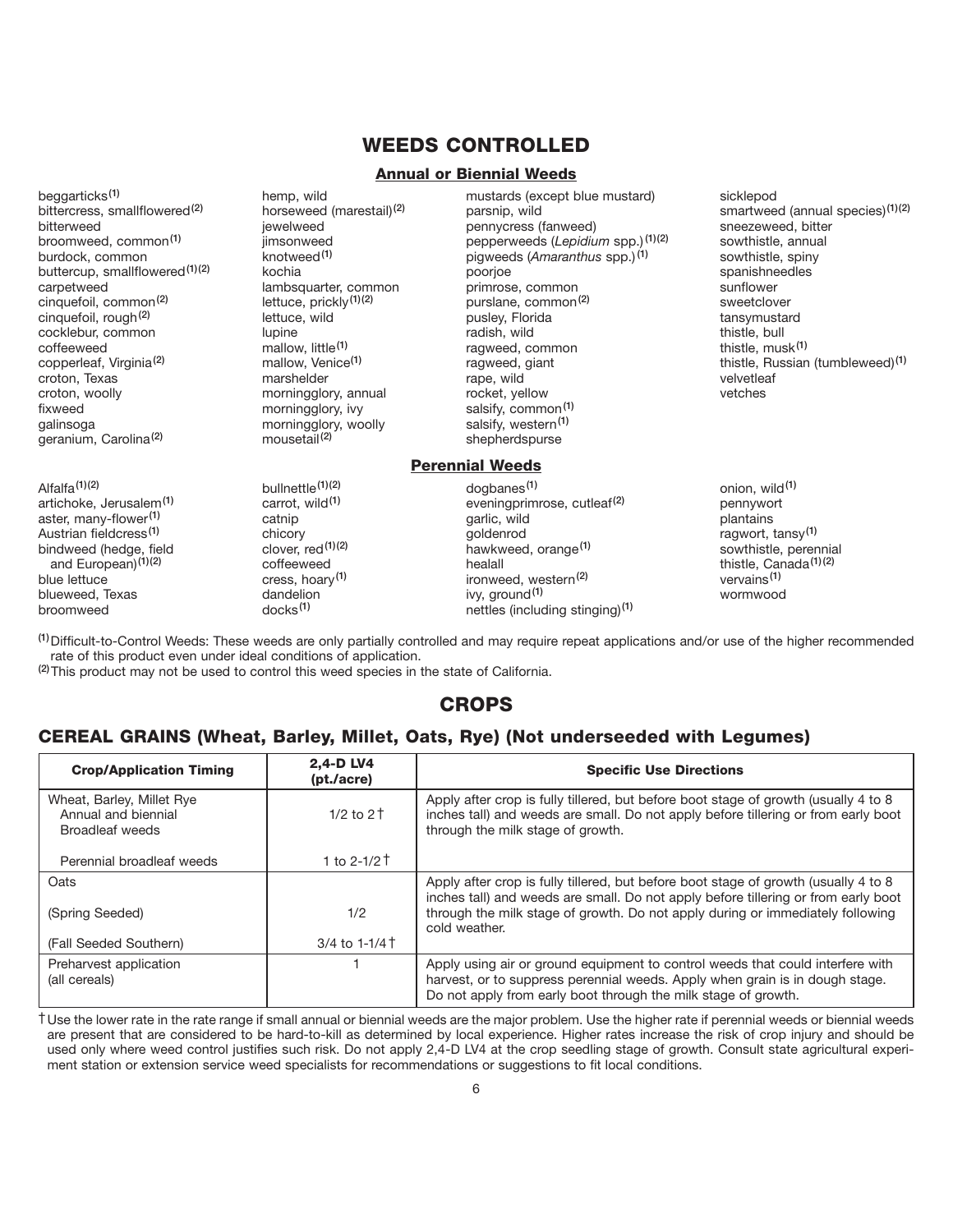#### CEREAL GRAIN RESTRICTIONS:

- Postemergence: Make no more than one application per crop cycle.
- Postemergence: Do not apply more than 2-1/2 pints per acre per application.
- Preharvest: Make no more than one application per crop cycle.
- Preharvest: Do not apply more than 1 pint per acre per application.
- Pre-Harvest Interval is 14 days.

2,4-D LV 4 contains 0.47 pound a.e. of 2,4-D per pint. When tank mixing with products that contain 2,4-D, do not exceed a combined total of 1.75 pounds of a.e. per acre per year.

## CORN (Field Corn, Popcorn and Sweet Corn)

| <b>Application Timing/</b><br><b>Stage of Growth</b>                                                                                                                                                     | 2.4-D LV4<br>(pt./acre) | <b>Specific Use Directions</b>                                                                                                                                                                                                                                                                                                                                                                                                                                                                                                                                                               |
|----------------------------------------------------------------------------------------------------------------------------------------------------------------------------------------------------------|-------------------------|----------------------------------------------------------------------------------------------------------------------------------------------------------------------------------------------------------------------------------------------------------------------------------------------------------------------------------------------------------------------------------------------------------------------------------------------------------------------------------------------------------------------------------------------------------------------------------------------|
| Preplant (Burndown)<br>Preemergence<br>(Field corn, popcorn, and<br>sweet corn)                                                                                                                          | $1$ to $2$              | General: For best results, growth conditions should be favorable for active weed<br>growth. Use high rate in rate range for less susceptible weeds, cover crops such<br>as alfalfa, weeds in advanced stages of development, or under less favorable<br>growth conditions.<br>Preplant: Apply 7 to 14 days before planting corn to control emerged broadleaf<br>weed seedlings or existing cover crops.<br><b>Preemergence:</b> Apply any time after planting, but before corn emergence to<br>control broadleaf weed seedlings or existing cover crops. Do not use on light<br>sandy soils. |
| Postemergence<br>(Field corn, popcorn, and<br>sweet corn)<br>Annual broadleaf weeds<br>Crop up to 8 inches tall<br>Crop 8 inches tall to<br>tasseling (directed spray only)<br>Perennial broadleaf weeds | $1/2$ to 1              | Apply when weeds are small and corn is less than 8 inches tall (to top of canopy).<br>If corn is more than 8 inches tall, use drop nozzles to keep spray off foliage.<br>Treat perennial weeds when they are in bud to bloom stage.<br>Do not apply from tasseling to hard dough stage.<br><b>Note:</b> Corn treated with 2,4-D may become temporarily brittle. Wind or cultiva-<br>tion may cause stem breakage during the period of time that corn is brittle.<br><b>Sweet corn:</b> To minimize potential for crop injury, use only lowest rate in rate<br>range.                         |
| Preharvest<br>(Field corn and popcorn only)                                                                                                                                                              | Up to $3$               | Apply after corn is in hard dough (or denting) stage. Do not make preharvest<br>applications to sweet corn.                                                                                                                                                                                                                                                                                                                                                                                                                                                                                  |

#### CORN RESTRICTIONS:

- Do not use treated crop as fodder for 7 days following last application.
- Preplant or Pre-emergence:
	- Make no more than one application per crop cycle.
	- Do not apply more than 2 pints per acre per application.
- Postemergence:
	- Make no more than one application per crop cycle.
	- Do not apply more than 1 pint per acre per application.
- Minimum spray interval between applications for sweet corn is 21 days.
- Preharvest:
	- Make no more than one application per crop cycle.
	- Do not apply more than 3 pints per acre per application.
	- Corn (Field and Pop) Pre-Harvest Interval is 7 days.
	- Corn (Sweet) Pre-Harvest Interval is 45 days.

2,4-D LV4 contains 0.47 pound a.e. of 2,4-D per pint. When tank mixing with products that contain 2,4-D, do not exceed a combined total of 3.0 pounds of a.e. per acre per year for Field and Pop Corn.

Do not exceed a combined total of 1.5 pounds of a.e. per acre for Sweet Corn.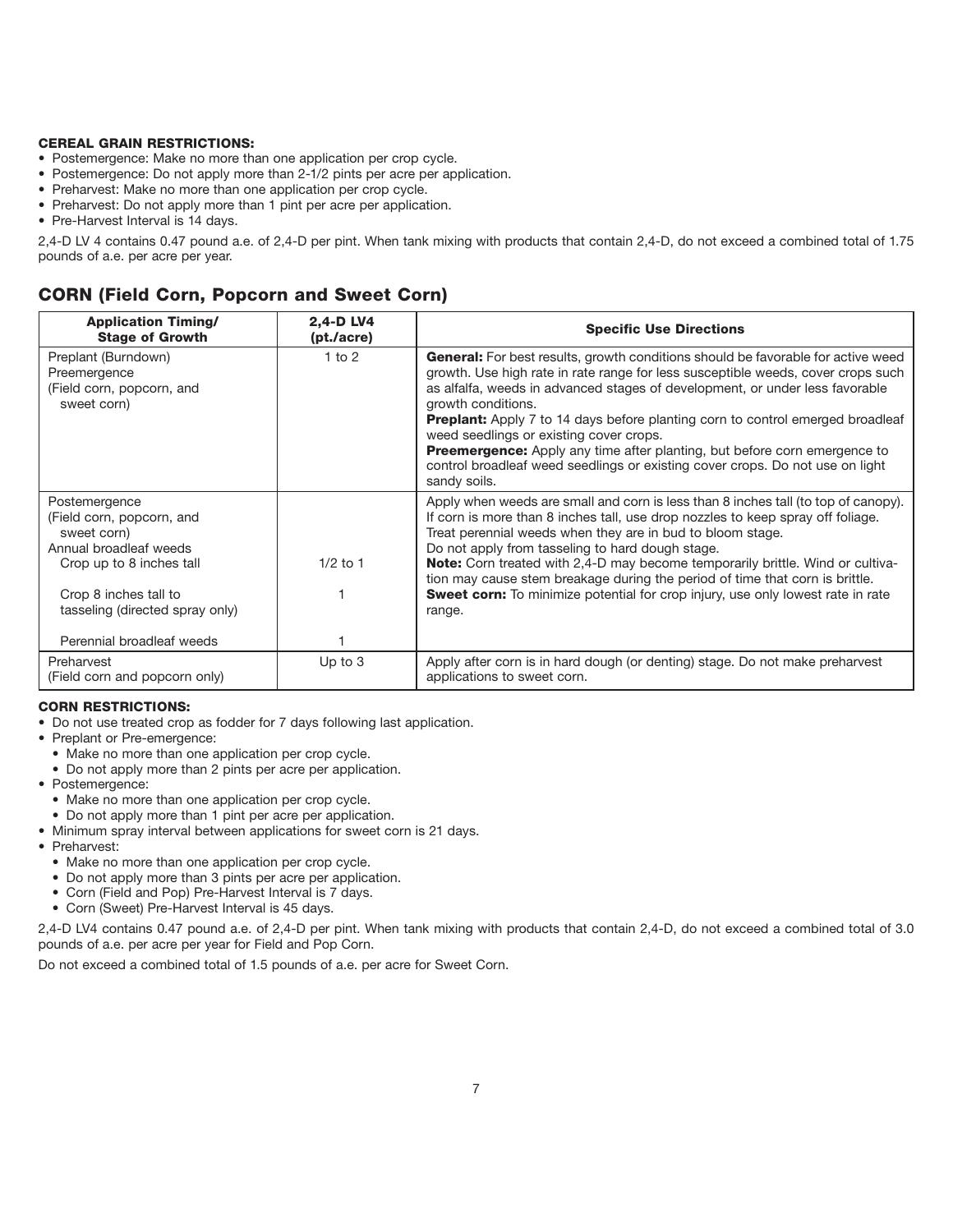## SORGHUM (Grain Sorghum [Milo] and Forage Sorghum)

| <b>Application Timing/</b><br><b>Stage of Growth</b>   | 2,4-D LV4<br>(pt./acre) | <b>Specific Use Directions</b>                                                                                                                                                                 |
|--------------------------------------------------------|-------------------------|------------------------------------------------------------------------------------------------------------------------------------------------------------------------------------------------|
| Postemergence <sup>†</sup><br>Crop $6 - 8$ inches tall | $1/2$ to $1+$           | Apply when sorghum is 6 to 15 inches tall. If sorghum is more than 8 inches tall<br>(top of canopy), use drop nozzles to keep spray off of foliage.<br>Do not use with oil or other adjuvants. |
| Crop $8 - 15$ inches tall<br>(directed spray only)     | $3/4$ to 1              | Do not treat during boot, flowering or dough stage.                                                                                                                                            |

†Temporary crop injury can be expected under conditions of high soil moisture and high air temperatures. If it is necessary to apply 2,4-D LV4 under these conditions, use no more than 2/3 pint per acre.

#### SORGHUM RESTRICTIONS:

- Do not apply more than 1 pint per acre per application.
- Do not make more than 1 post-emergence application per year.
- Pre-Harvest interval is 30 days.
- Do not permit meat or diary animals to consume treated crop as fodder or forage for 30 days following application.

2,4-D LV4 contains 0.47 pound a.e. of 2,4-D per pint. When tank mixing with products that contain 2,4-D, do not exceed a combined total of 0.5 pound of a.e. per acre per year for sorghum.

## SOYBEANS (Pre-plant Burndown Application Only) (Not for Use in California)

| <b>Application Timing</b> | 2,4-D LV4<br>(pt./acre) | <b>Specific Use Directions</b>                                                                       |
|---------------------------|-------------------------|------------------------------------------------------------------------------------------------------|
| Preplant (Burndown)       | $3/4$ to 1              | Apply not less than 7 days before planting soybeans.<br>See Use Precautions and Restrictions below.  |
|                           | 1 to 2                  | Apply not less than 15 days before planting soybeans.<br>See Use Precautions and Restrictions below. |

General Use Directions: Use 2,4-D LV4 to control emerged broadleaf weeds or existing cover crops. For best results, apply when weeds are small and actively growing. Use the higher rate in the respective rate range for larger weeds and when perennials are present. Compatible crop oil concentrates, agricultural surfactants and fluid fertilizers approved for use on growing crops may be added to spray mixtures to increase the herbicidal effectiveness on certain weeds. Read and follow all directions and precautions on this label and on the label of each product added to the spray mixture.

#### SOYBEAN RESTRICTIONS

- Pre-plant (2 application option):
- Do not apply more than 1 pint per acre per preplant application.
- Do not apply within 7 days of planting soybeans.
- Pre-plant (single application option):
- Do not apply more than 2 pints per acre.
- Do not apply within 15 days of planting soybeans.
- Do not use on sandy soils with less than 1% organic matter.
- Do not replant fields treated with 2,4-D LV4 in the same growing season with crops other than those labeled for use with 2,4-D LV4.
- Livestock Feeding Restrictions: Do not feed hay, forage or fodder. Restrict livestock from grazing treated fields. Livestock should be restricted from feeding/grazing of treated cover crops.
- In fields previously treated with 2,4-D LV-4, plant soybean seed as deep as practical but not less than 1 inch deep. Adjust the planter, if necessary, to ensure that planted seed is completely covered.

2,4-D LV4 contains 0.47 pound a.e. of 2,4-D per pint. When tank mixing with products that contain 2,4-D, do not exceed a combined total of 1.0 pound of a.e. per acre per crop cycle.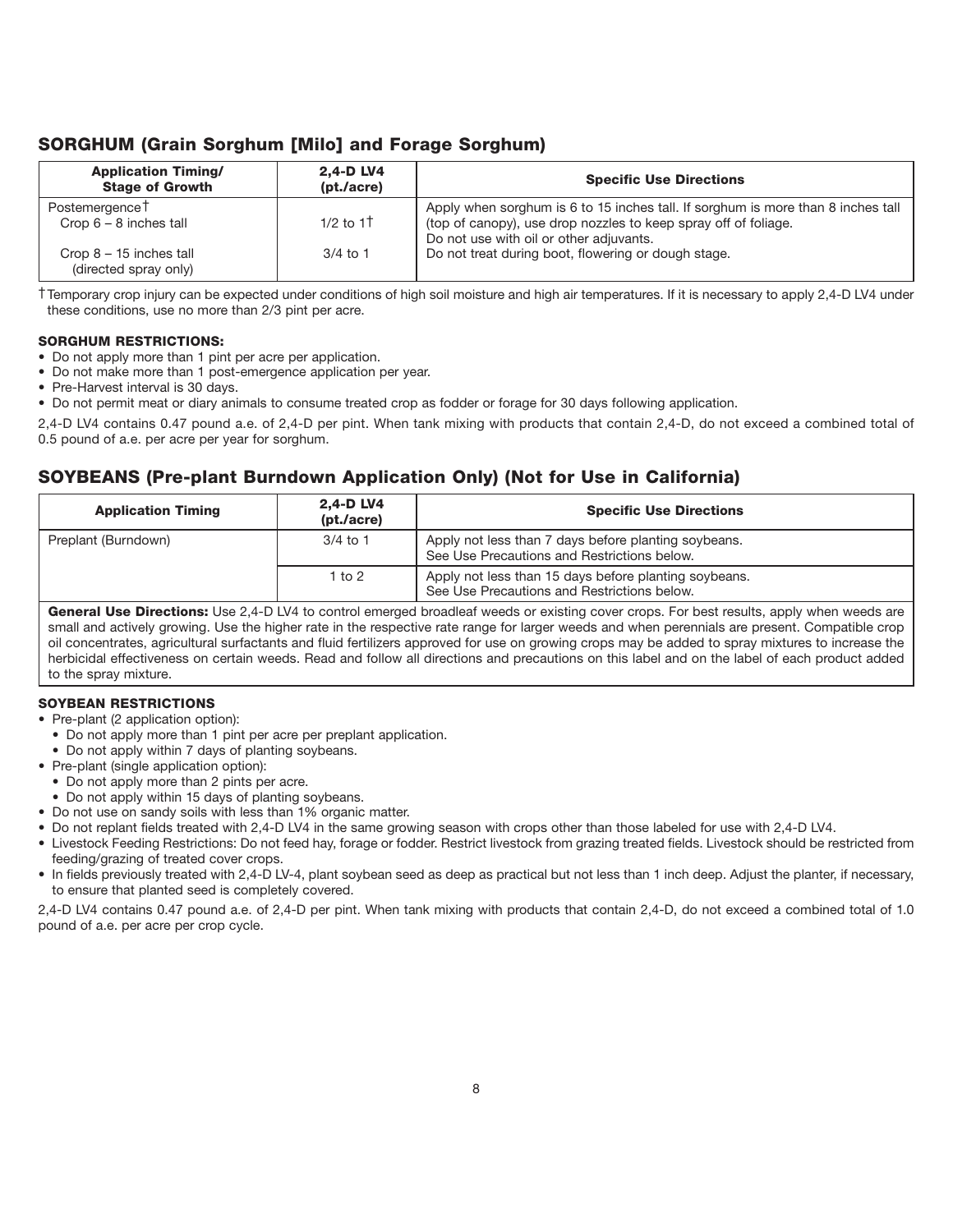## ORNAMENTAL TURF (Excluding Grasses Grown For Seed or Sod Farms)

(Includes lawns, golf courses, cemeteries and parks, airfields, roadsides, sports fields, turfgrass lawns and other grass areas)

| <b>Treatment Site</b><br>(Application Timing) | 2.4-D LV4<br>(pt./acre) | <b>Specific Use Directions</b>                                                                                                     |
|-----------------------------------------------|-------------------------|------------------------------------------------------------------------------------------------------------------------------------|
| Ornamental Turf                               |                         | Apply when weeds are small and actively growing. For best results, apply when<br>soil moisture is adequate for active weed growth. |
| (Postemergence)                               | $3/4$ to 1              | Deep-rooted perennial weeds such as bindweed and Canada thistle may require                                                        |
| Seedling grass                                |                         |                                                                                                                                    |
| (five-leaf stage or later)                    |                         | repeat applications.<br>Do not apply to newly seeded grasses until well established (five-leaf stage or                            |
| Well-established grasses                      | $2$ to $3$              | later) and then use a maximum of 1 pt./acre. Cool season grasses are tolerant                                                      |
|                                               |                         | of higher rates.                                                                                                                   |
| Biennial and perennial                        | 3                       |                                                                                                                                    |
| broadleaf weeds                               |                         |                                                                                                                                    |

## GRASSES GROWN FOR SEED OR SOD

Agricultural Use Requirements: When used in grass grown for seed or sod farms, follow PPE and reentry instructions in the "Agricultural Use Requirements" section of this label.

| <b>Treatment Site</b><br>(Application Timing) | 2.4-D LV4<br>(pt./acre) | <b>Specific Use Directions</b>                                                                                                                                                                                                                                                                                                                                                |
|-----------------------------------------------|-------------------------|-------------------------------------------------------------------------------------------------------------------------------------------------------------------------------------------------------------------------------------------------------------------------------------------------------------------------------------------------------------------------------|
| Grasses Grown for Seed<br>(Postemergence Use) |                         | Apply when weeds are small and actively growing. For best results, apply when<br>soil moisture is adequate for active weed growth.<br>Do not apply to newly seeded grasses until well established (five-leaf stage or                                                                                                                                                         |
| Seedling grass<br>(five-leaf stage or later)  | $3/4$ to 1              | later) and then use a maximum of 1 pt./acre. Cool season grasses are tolerant<br>of higher rates.                                                                                                                                                                                                                                                                             |
| Well-established grasses                      | 1 to $4$                | Do not apply to grass in the early boot through milk stage if seed production is<br>desired.                                                                                                                                                                                                                                                                                  |
| Sod Farms<br>(Postemergence)                  | $2$ to 4                | When grass is well established, higher rates of up to 4 pints/acre may be<br>applied for control of hard-to-kill annual or perennial weeds.<br>Deep-rooted perennials such as bindweed and Canada thistle may require repeat<br>applications.<br>Avoid mowing sod farms for 1 to 2 days before or after application.<br>Delay irrigation until the day following application. |

#### PRECAUTIONS:

- Do not use on creeping grasses such as bentgrass except for spot treatment
- Do not use on susceptible southern grasses such as St. Augustine.
- Do not use on dichondra or other herbaceous ground covers; legumes may be damaged or killed.
- Do not reapply to a treated area within 21 days of a previous application.
- Reseeding: Delay reseeding at least 30 days following application. Preferably, with spring application reseed in the fall and with fall applications, reseed in the spring.

#### GRASS GROWN FOR SEED OR SOD RESTRICTIONS:

- Limited to 2 applications per year.
- Maximum of 2.0 lbs. a.e./acre per application.
- Minimum of 21 days between applications.

#### ORNAMENTAL TURFGRASS RESTRICTIONS:

- Do not apply more than 3 pints per acre per application.
- Do not make more than 2 applications per year.
- Minimum spray interval between broadcast applications is 30 days.

2,4-D LV4 contains 0.47 pound a.e. of 2,4-D per pint. When tank mixing with products that contain 2,4-D, do not exceed a combined total of 4.0 pounds of a.e. per acre per year (excluding spot treatments).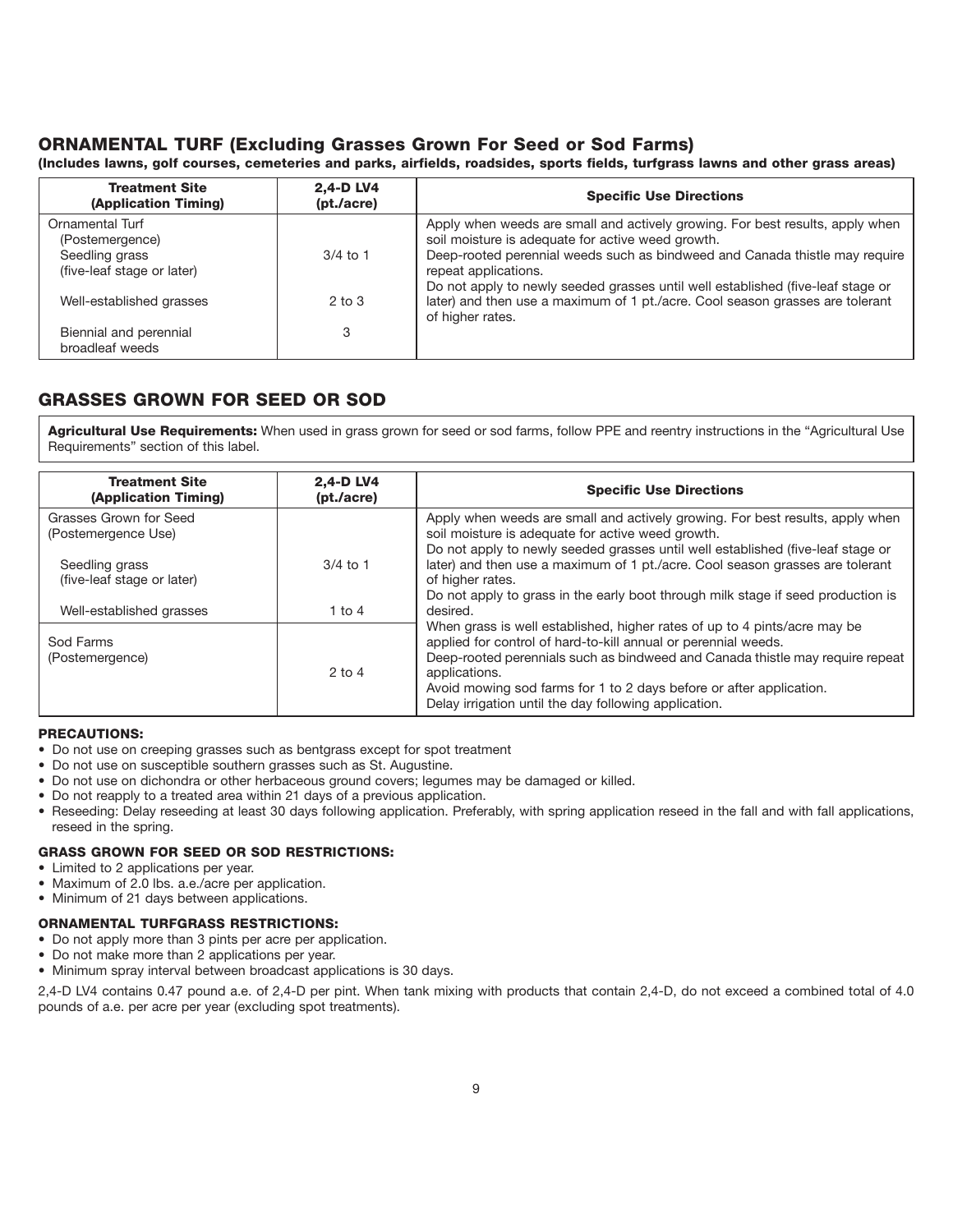## FALLOWLAND AND CROP STUBBLE

Fallowland is considered to be idle cropland, postharvest to crops or between crops.

| <b>Type of Weeds</b>                     | 2.4-D LV4<br>(pt./acre) | <b>Specific Use Directions</b>                                                                                                                                                                                                                                          |
|------------------------------------------|-------------------------|-------------------------------------------------------------------------------------------------------------------------------------------------------------------------------------------------------------------------------------------------------------------------|
| Annual broadleaf weeds                   | 1 to $2$                | Use a lower rate in the rate range when weeds are small (2 to 3 inches tall) and<br>conditions are favorable for active growth and a higher rate weeds are larger<br>and/or growing conditions are less favorable.                                                      |
| Biennial broadleaf weeds                 | $2$ to $4$              | Apply when musk thistles or other biennial species are in the seedling to rosette<br>stage and before development of flower stalks.<br>Use lower rates in the spring during the rosette stage and the highest rate in the<br>fall or when flower stalks have developed. |
| Perennial broadleaf weeds                | $2$ to $4$              | Apply when perennial weeds are in bud or bloom stage and actively growing.<br>Do not disturb treated areas for at least 2 weeks after application or until top<br>growth is dead.                                                                                       |
| Wild garlic and onion in<br>crop stubble | 4                       | Apply to new regrowth of wild garlic or onion that occurs in the fall after harvest<br>of other crops.                                                                                                                                                                  |

#### FALLOWLAND RESTRICTIONS

- Make no more than two applications per year.
- Do not apply more than 4 pints per acre per application.
- Minimum spray interval between applications is 30 days.
- Plant only labeled crops within 29 days following last application.
- If grass is to be cut for hay, Agricultural Use Requirements for the Worker Protection Standard are applicable.

2,4-D LV4 contains 0.47 pound a.e. of 2,4-D per pint. When tank mixing with products that contain 2,4-D, do not exceed a combined total of 2.0 pounds of a.e. per acre per year.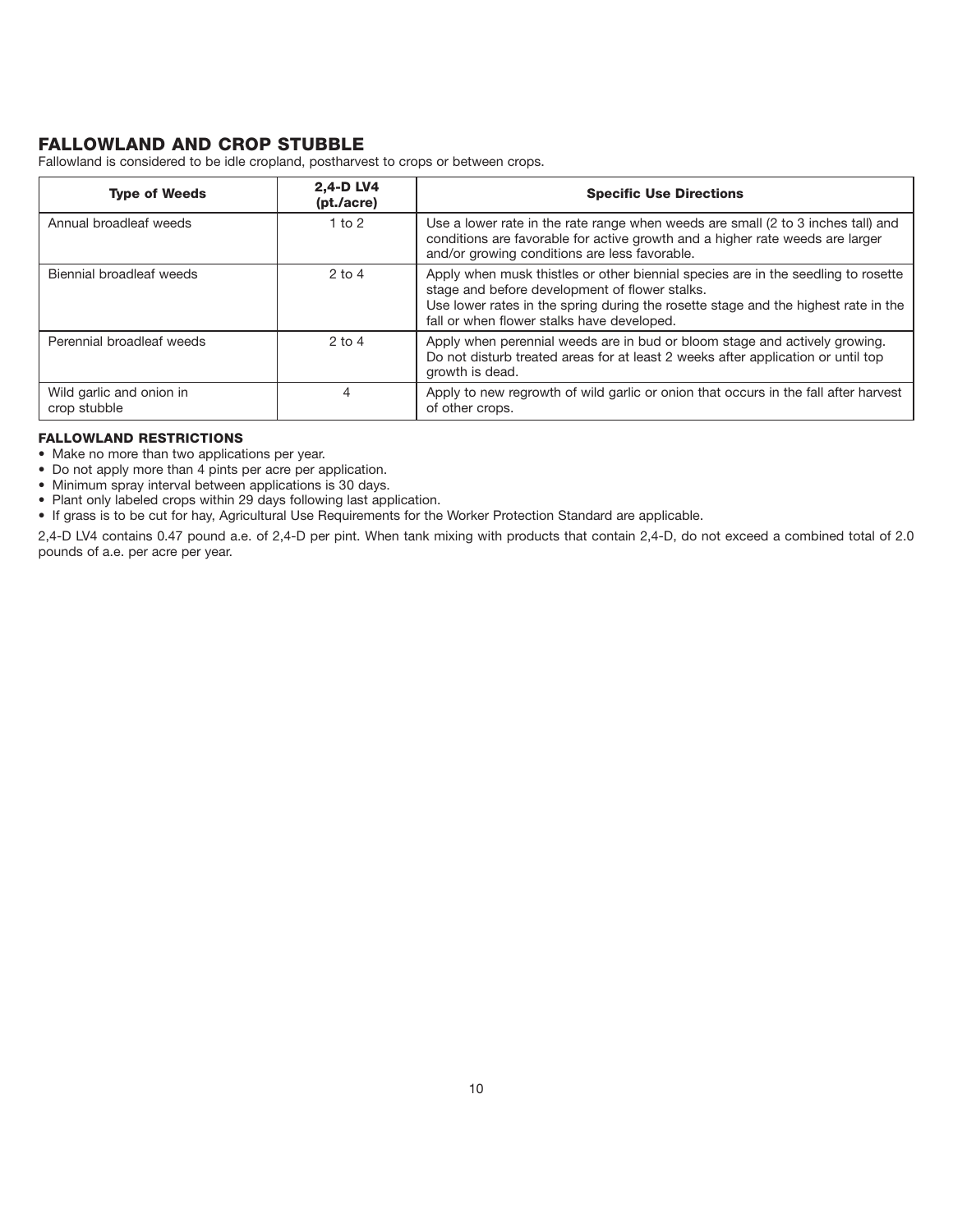## RANGELAND, ESTABLISHED GRASS PASTURES

(Including Perennial Grasslands Not In Agricultural Production Such As Conservation Reserve Program Acres)

| <b>Target Weeds or</b><br><b>Woody Plants</b>                                            | 2,4-D LV4<br>(pt./acre)                  | <b>Specific Use Directions</b>                                                                                                                                                                                                                                                                                                                                                                                                                                                          |
|------------------------------------------------------------------------------------------|------------------------------------------|-----------------------------------------------------------------------------------------------------------------------------------------------------------------------------------------------------------------------------------------------------------------------------------------------------------------------------------------------------------------------------------------------------------------------------------------------------------------------------------------|
| Annual broadleaf weeds<br>Biennial and perennial<br>broadleaf weeds                      | 2<br>$2$ to 4                            | For best results, apply when weeds are small and growing actively before the<br>bud stage. Apply when musk thistles or other biennial species are in the seedling<br>to rosette stage and before flower stalks appear. Refer to the "Weeds Controlled"<br>section for a listing of susceptible weed species and weeds that may be only<br>partially controlled and require repeat applications and/or use of higher recom-<br>mended rates, even under ideal conditions of application. |
| Spot Treatment to control<br>broadleaf weeds                                             | See Instructions<br>for "Spot Treatment" | Note: To control broadleaf weeds in small areas with a hand sprayer, use an appli-<br>cation rate equivalent to the broadcast rates recommended for this treatment site<br>and spray to thoroughly wet all foliage. See rate conversion table and instructions<br>for "Spot Treatment" and use of hand-held sprayers under "Application Instruc-<br>tions."                                                                                                                             |
| Basal spray, cut surface, frill and girdle, and<br>Tree injection application methods    |                                          | Refer to the "Forestry Uses" section for specific use instructions for these<br>application methods.                                                                                                                                                                                                                                                                                                                                                                                    |
| Wild garlic and wild onion                                                               | 4                                        | Make three applications (fall-spring-fall or spring-fall-spring) starting in late fall or<br>early spring.                                                                                                                                                                                                                                                                                                                                                                              |
| Broadleaf weed control in<br>newly sprigged coastal<br>bermudagrass                      | $2$ to $4$                               | Applications may be made either preemergence or postemergence. Follow<br>"Specific Use Directions" for Rangeland and Established Grass Pastures, above.                                                                                                                                                                                                                                                                                                                                 |
| Sand shinnery oak<br>Sand sagebrush                                                      | $\overline{2}$                           | Sand shinnery oak: Apply by aircraft between May 15 and June 15.<br>Sand Sagebrush: Apply by ground or aircraft when foliage is fully expanded and<br>plants are actively growing.<br>Use a 1:4 oil-water emulsion as carrier and a spray volume of 3 to 5 gallons per<br>acre.                                                                                                                                                                                                         |
| Big sagebrush<br>Rabbitbrush                                                             | $\overline{4}$                           | Apply by ground or aircraft when foliage is fully expanded and plants are actively<br>growing. Use a 1:4 oil-water emulsion as carrier and a spray volume of 3 to 5<br>gallons per acre. Retreatment may be needed.                                                                                                                                                                                                                                                                     |
| Chamise, manzanita,<br>Buckbrush, coastal sage,<br>coyotebrush, and<br>chaparral species | $\overline{4}$                           | Apply by ground or aircraft when foliage is fully expanded and plants are actively<br>growing. Use a 1:4 oil-water emulsion as carrier and a spray volume of 5 to 10<br>gallons per acre. Retreatment may be needed.                                                                                                                                                                                                                                                                    |
| Southern wild rose<br>Broadcast application                                              | up to 4                                  | <b>Broadcast:</b> Apply in spray volume of 5 or more gallons per acre by aircraft or<br>10 or more gallons per acre by ground equipment.<br>Spot treatment: Apply when foliage is well developed. Thorough coverage is                                                                                                                                                                                                                                                                  |
| Spot treatment                                                                           | 1 gal./100 gals.<br>of spray             | required. Use 1 gallon of 2,4-D LV4 plus 4 to 8 fluid ounces of an agricultural<br>surfactant per 100 gallons of water. Two or more treatments may be required.<br>Do not exceed 4 pts. per acre per application.                                                                                                                                                                                                                                                                       |
| <b>CRP</b> Acres                                                                         |                                          | For program lands such as CRP, consult program rules to determine whether grass or hay may be used.<br>The more restrictive requirements of the program rules or this label must be followed.                                                                                                                                                                                                                                                                                           |

#### RANGELAND & PASTURE RESTRICTIONS:

• Livestock Feeding Restrictions:

- Do not graze dairy animals on treated areas within 7 days after application.
- Do not graze meat animals on treated areas within 3 days before slaughter.
- Do not cut treated grass for hay within 30 days after application.
- For government program grasslands, follow program grazing restrictions if more restrictive than those given above.
- Do not apply more than 4 pints per acre per application.
- Do not make more than 2 applications per year.
- Minimum spray interval between applications is 30 days.
- Do not apply more than 8 pints per acre per year.

• If grass is to be cut for hay, Agricultural Use Requirements for the Worker Protection Standard are applicable.

2,4-D LV4 contains 0.47 pound a.e. of 2,4-D per pint. When tank mixing with products that contain 2,4-D, do not exceed a combined total of 4.0 pounds of a.e. per acre per year.

For program lands, such as Conservation Reserve Program, consult program rules to determine whether grass or hay may be used. The more restrictive requirements of the program rules or this label must be followed.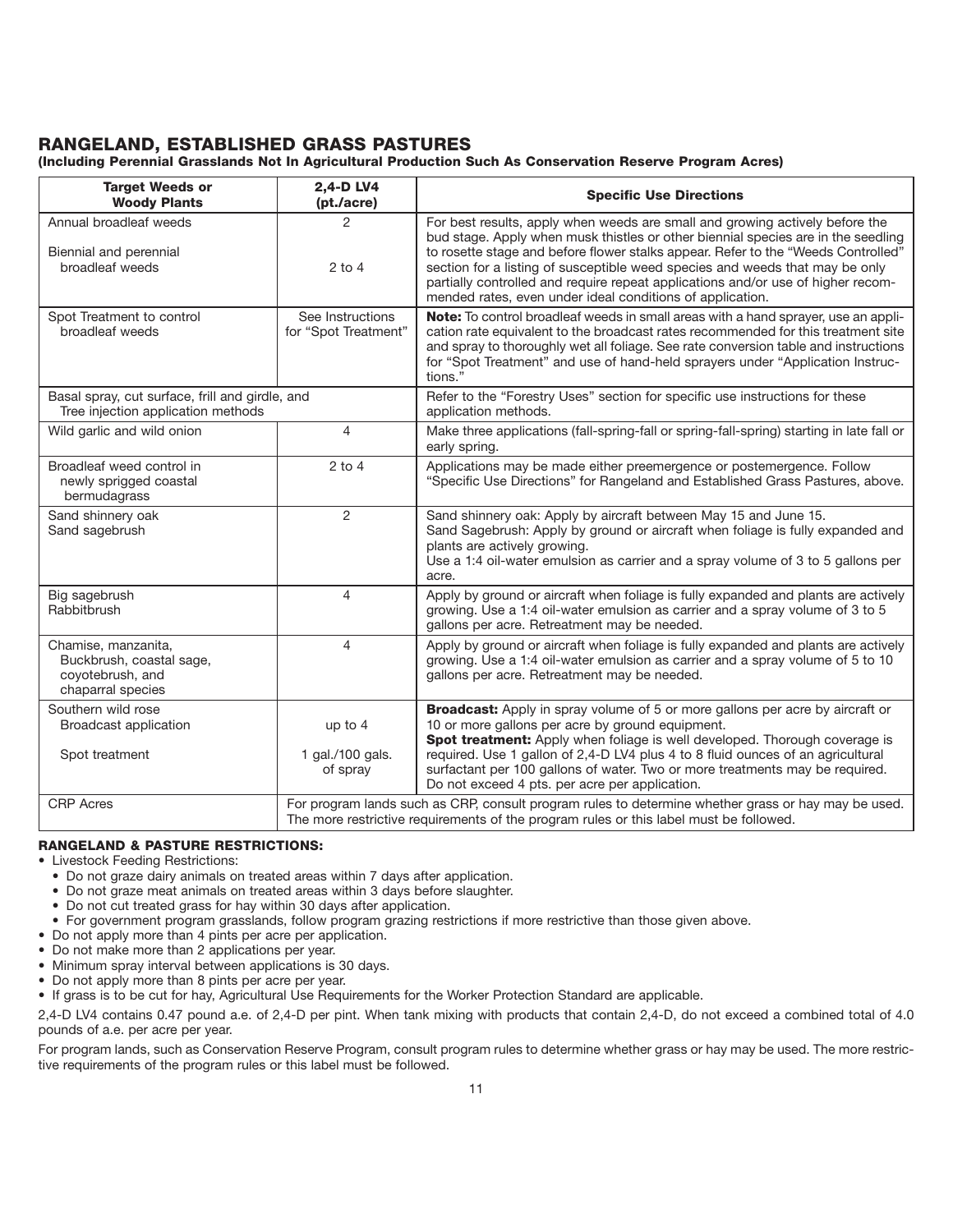## NON-CROPLAND AREAS

### Such as fencerows, hedgerows, roadsides, ditches, rights-of way, utility power lines, railroads, airports, and other industrial sites

| <b>Treatment Site</b><br><b>Method of Application</b>                                  | 2,4-D LV4<br>(pt./acre)                  | <b>Specific Use Directions</b>                                                                                                                                                                                                                                                                                                                                  |
|----------------------------------------------------------------------------------------|------------------------------------------|-----------------------------------------------------------------------------------------------------------------------------------------------------------------------------------------------------------------------------------------------------------------------------------------------------------------------------------------------------------------|
| Annual broadleaf weeds                                                                 | $2$ to 4                                 | Apply when annual weeds are small and growing actively before the bud stage.<br>Biennial and perennial weeds should be rosette to bud stage, but not flowering<br>at the time of application. For difficult-to-control perennial broadleaf weeds and                                                                                                            |
| Biennial and perennial                                                                 | $4$ to $8$                               | woody species, tank mix up to 4 qts. of 2,4-D LV4 plus 1 to 4 qts. of Garlon 3A                                                                                                                                                                                                                                                                                 |
| broadleaf weeds and<br>susceptible woody plants                                        |                                          | per acre. Oil or wetting agent may be added to the spray, if needed for increased<br>effectiveness.                                                                                                                                                                                                                                                             |
|                                                                                        |                                          | For ground application: (High volume) apply a total spray volume of 100 to 400<br>gallons per acre; (low volume) apply a total spray volume of 10 to 100 gallons per<br>acre.                                                                                                                                                                                   |
|                                                                                        |                                          | <b>For helicopter:</b> Apply a total spray volume of 5 to 30 gallons per acre.                                                                                                                                                                                                                                                                                  |
| Spot Treatment to control<br><b>Broadleaf weeds</b>                                    | See Instructions<br>for "Spot Treatment" | <b>Note:</b> To control broadleaf weeds in small areas with a hand sprayer, use an<br>application rate equivalent to the broadcast rates recommended for this treatment<br>site and spray to thoroughly wet all foliage. See rate conversion table and instruc-<br>tions for "Spot Treatment" and use of hand-held sprayer under "Application<br>Instructions." |
| Basal spray, cut surface, frill and girdle, and<br>Tree injection application methods. |                                          | Refer to "Forestry Uses" section for specific use instructions for these application<br>methods.                                                                                                                                                                                                                                                                |
| Southern wild rose<br><b>Broadleaf application</b>                                     | up to $4$                                | <b>Broadcast:</b> Apply in a spray volume of 5 or more gallons per acre by aircraft or<br>10 or more gallons per acre by ground equipment.<br>Apply when foliage is well developed. Thorough coverage is required. Use 4 qts.                                                                                                                                   |
| Spot treatment                                                                         | 1 gal./100 gals.<br>of spray             | of 2,4-D LV4 plus 4 to 8 fluid ounces of an agricultural surfactant per 100 gallons<br>of water. Two or more treatments may be required.                                                                                                                                                                                                                        |

#### NON-CROPLAND RESTRICTIONS:

- Postemergence (annual & perennial weeds):
	- Do not make more than 2 applications per year.
	- Do not apply more than 4 pints per acre per application.
- Minimum spray interval between applications is 30 days.
- Postemergence (woody plants):
	- Do not make more than 1 application per year.
- Do not apply more than 8 pints per acre per application.
- Applications to non-cropland areas are not applicable to treatment of commercial timber or other plants being grown for sale or other commercial use, or for commercial seed production, or for research purposes.

2,4-D LV4 contains 0.47 pound a.e. of 2,4-D per pint. When tank mixing with products that contain 2,4-D, do not exceed a combined total of 4.0 pounds of a.e. per acre per year.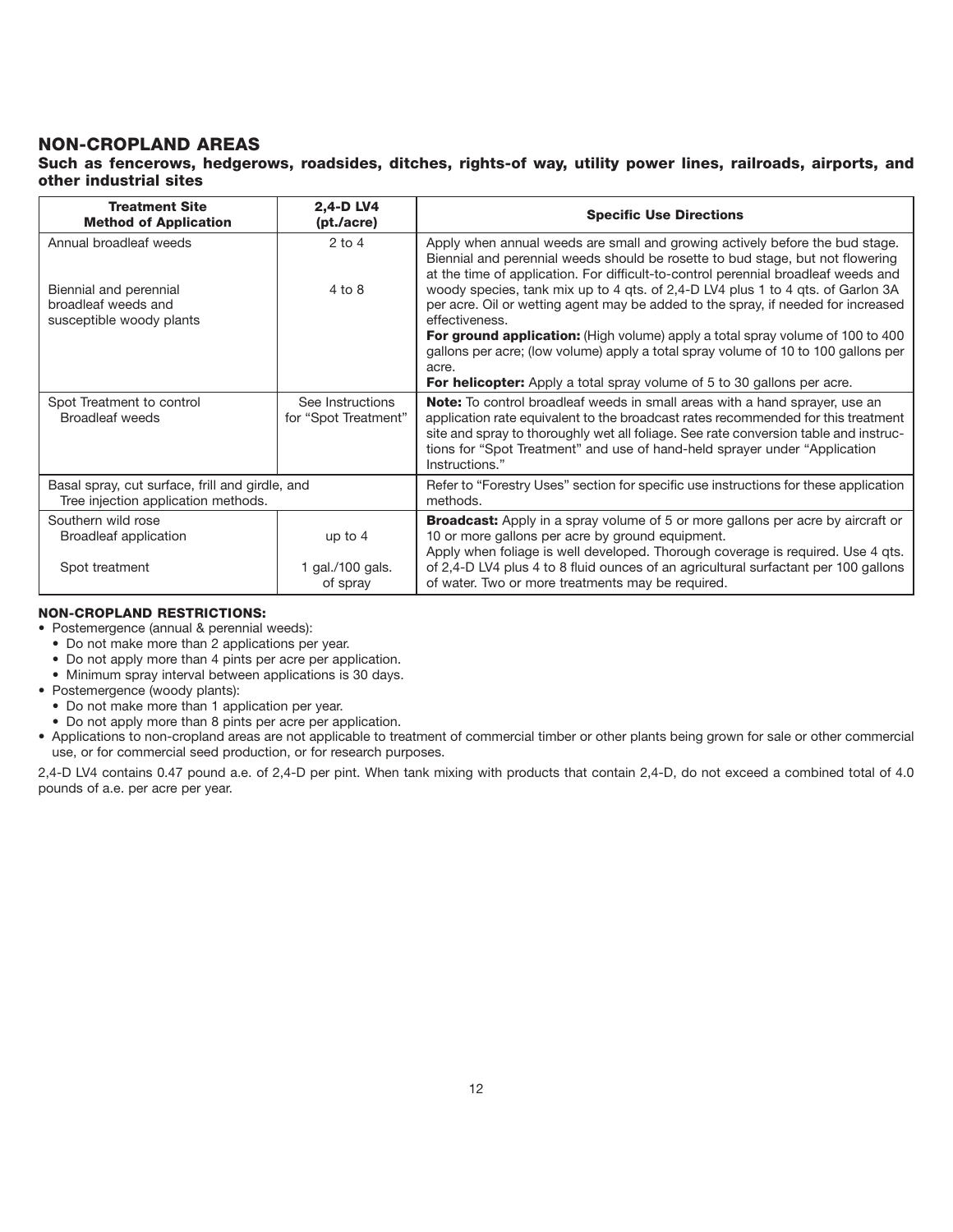## FORESTS – Forest site preparation, forest roadsides, brush control, established conifer release (Including Christmas trees and reforestation areas)

| <b>Treatment Site</b><br><b>Method of Application</b>                                                                                                   | 2,4-D LV4<br>(pt./acre)                     | <b>Specific Use Directions</b>                                                                                                                                                                                                                                                                                                                                                                                                                                                                                                                                                                                                                                                                                                                                                                                                                                                                                                                                                          |
|---------------------------------------------------------------------------------------------------------------------------------------------------------|---------------------------------------------|-----------------------------------------------------------------------------------------------------------------------------------------------------------------------------------------------------------------------------------------------------------------------------------------------------------------------------------------------------------------------------------------------------------------------------------------------------------------------------------------------------------------------------------------------------------------------------------------------------------------------------------------------------------------------------------------------------------------------------------------------------------------------------------------------------------------------------------------------------------------------------------------------------------------------------------------------------------------------------------------|
| <b>Annual Weeds</b><br>Biennial and perennial<br>broadleaf weeds and<br>susceptible woody plants                                                        | 2 to 4 pts./acre<br>4 to 8 pts./acre        | Apply when weeds are small and growing actively before the bud stage. Apply<br>when biennial and perennial species are in the seedling to rosette stage and<br>before flower stalks appear. For difficult-to-control perennial broadleaf weeds<br>and woody species, use up to 4 gts. of 2,4-D LV4 and 1 to 4 gts. of Garlon <sup>®</sup> 3A<br>herbicide per acre.<br>For conifer release, make application in early spring before budbreak of conifers<br>when weeds are small and actively growing.                                                                                                                                                                                                                                                                                                                                                                                                                                                                                  |
| Spot Treatment to<br>control broadleaf weeds                                                                                                            | See Instructions<br>for<br>"Spot Treatment" | Note: To control broadleaf weeds in small areas with a hand sprayer, use an<br>application rate equivalent to the broadcast rate recommended for this treatment<br>site and spray to thoroughly wet all foliage. See rate conversion table and instruc-<br>tions for "Spot Treatment" and use of hand-held sprayers under "Application<br>Instructions."                                                                                                                                                                                                                                                                                                                                                                                                                                                                                                                                                                                                                                |
| Conifer Release: Species<br>Such as white pine,<br>ponderosa pine, jack pine,<br>red pine, black spruce,<br>white spruce, red spruce,<br>and balsam fir | 3 to 6 pts./acre                            | To control competing hardwood species such as alder, aspen, birch, hazel, and<br>willow, apply from mid to late summer when growth of conifer trees has hardened<br>off and woody plants are still actively growing. Apply with ground or air equip-<br>ment, using sufficient spray volume to ensure complete coverage. Because this<br>treatment may cause occasional conifer injury, do not apply if such injury cannot<br>be tolerated.                                                                                                                                                                                                                                                                                                                                                                                                                                                                                                                                             |
| Directed Spray: Conifer<br>Plantations including pine                                                                                                   | 8 pts./100 gal.                             | Apply when brush or weeds are actively growing by directing the spray so as<br>to avoid contact with conifer foliage and injurious amounts of spray. Apply in<br>water carrier in a spray volume of 10 to 100 gallons per acre.                                                                                                                                                                                                                                                                                                                                                                                                                                                                                                                                                                                                                                                                                                                                                         |
| <b>Basal Spray</b><br>(May also be used in rangeland,<br>pastures, and noncropland)                                                                     | 16 pints/100 gals.<br>of water<br>or        | Thoroughly wet the base and root collar of all stems until the spray begins to<br>accumulate around the root collar at the ground line. Wetting stems also with<br>the mixture may aid in control.                                                                                                                                                                                                                                                                                                                                                                                                                                                                                                                                                                                                                                                                                                                                                                                      |
| Surface of Cut Stumps<br>(May also be used in rangeland,<br>pastures, and noncropland)                                                                  | 2.6 fl. oz./gal.<br>of water                | Apply as soon as possible after cutting trees.<br>Thoroughly wet the cambium layer of the cut surface being careful to wet the<br>entire circumference.                                                                                                                                                                                                                                                                                                                                                                                                                                                                                                                                                                                                                                                                                                                                                                                                                                 |
| Frill and Girdle<br>(May also be used in rangeland,<br>pastures, and noncropland)                                                                       |                                             | Cut frills (overlapping V-shaped notches cut downward through the bark in a<br>continuous ring around the base of the tree) using an axe or other suitable tool.<br>Saturate the freshly cut frills with the 2,4-D mixture.                                                                                                                                                                                                                                                                                                                                                                                                                                                                                                                                                                                                                                                                                                                                                             |
| Tree Injection Application<br>(May also be used in rangeland,<br>pastures, and noncropland)                                                             | $1$ to $2$ ml<br>per injection<br>site      | To control and prevent resprouting of unwanted hardwood trees such as elm,<br>hickory, oak, and sweetgum in forests and other non-crop areas, apply by<br>injecting at a rate of 1 ml of undiluted 2,4-D LV4 per inch of trunk diameter<br>as measured at breast height (DBH), approximately 4-1/2 ft above the ground.<br>Injection sites, however, should be as close to the root collar as possible and<br>the injection bit must penetrate the inner bark. Applications may be made<br>throughout the year, but for best results apply between May 15 and October 15.<br>Maples should not be treated during the spring sap flow.<br>For hard-to-control species such as ash, maple, and dogwood use 2 ml of<br>undiluted 2,4-D LV4 per injection site or double the number of 1 ml injections.<br>Note: No Worker Protection Standard worker entry restrictions or worker notifica-<br>tion requirements apply when this product is directly injected into agricultural<br>plants. |

#### FORESTRY RESTRICTIONS:

- Broadcast application:
	- Limited to 1 broadcast application per year.
	- Maximum of 4.0 lbs. a.e./acre per broadcast application.
- Basal spray, Cut Surface Stumps, and Frill:
- Limited to one basal spray or cut surface application per year.
- Maximum of 8.0 lbs. a.e. per 100 gallons of spray solution.
- Injection:
	- Limited to one injection application per year.
- Maximum of 2 ml of 4.0 lbs. a.e. formulation per injection site.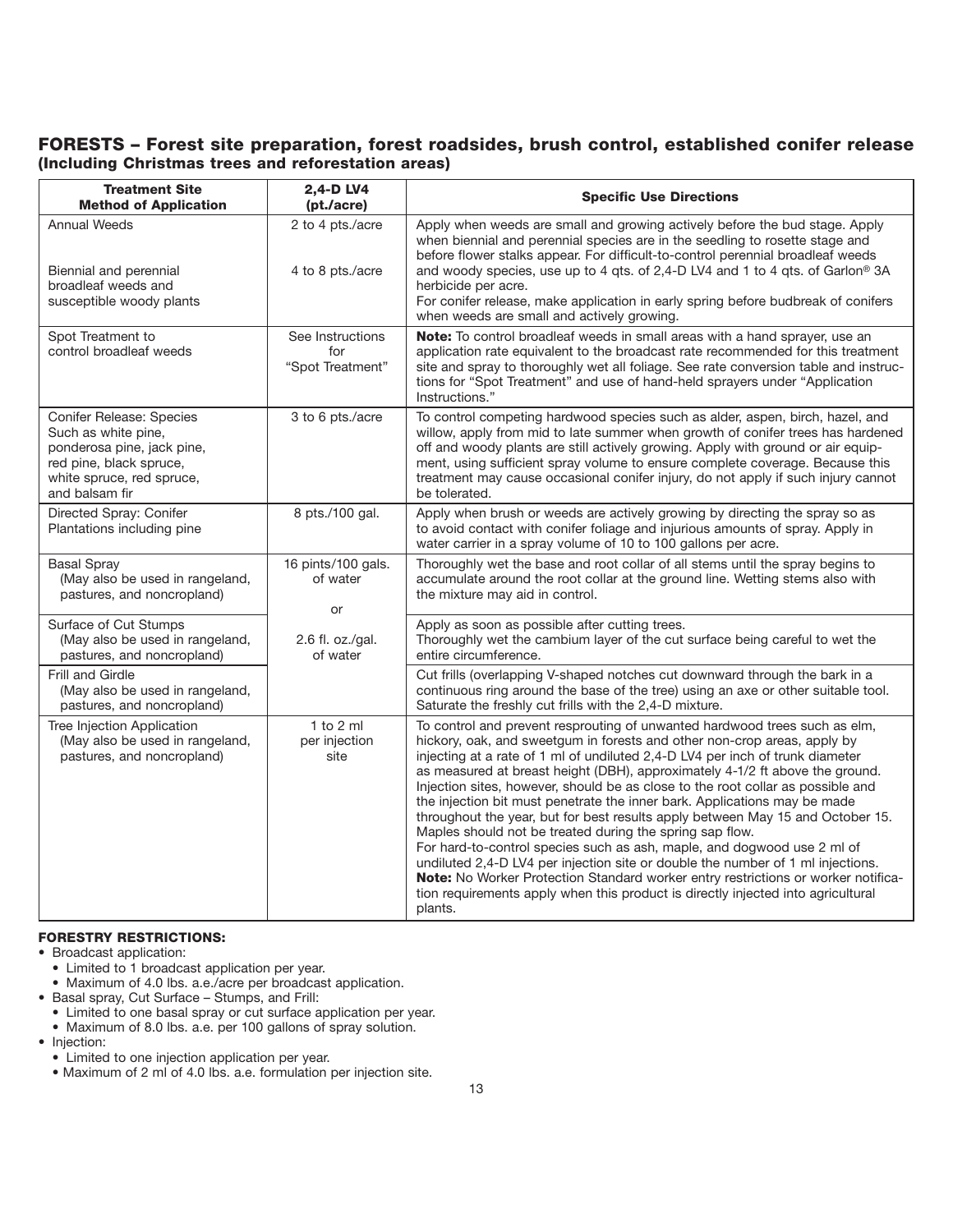## RED POTATOES (Grown for fresh market only)

Properly timed applications of this product generally enhance the red color, aid in storage retention of red color, improve skin appearance, increase tuber set, and improve tuber size uniformity (few jumbos).

| <b>Application Timing/</b><br><b>Stage of Growth</b>                                                                                                                                            | 2.4-D LV4<br><b>Applications rate</b><br>(fl. oz./acre) | <b>Specific Use Directions</b>                                                                                                                                                                                                                                                                                                                                                                                                                                                                                                                                  |
|-------------------------------------------------------------------------------------------------------------------------------------------------------------------------------------------------|---------------------------------------------------------|-----------------------------------------------------------------------------------------------------------------------------------------------------------------------------------------------------------------------------------------------------------------------------------------------------------------------------------------------------------------------------------------------------------------------------------------------------------------------------------------------------------------------------------------------------------------|
| Make the first application when<br>potatoes are in the pre-bud stage<br>(about 7 to 10 inches high) and<br>make a second application after a<br>minimum of 10 days, and up to<br>14 days later. | $2.3$ fl. oz.                                           | Apply in 5 to 25 gallons of water using ground or aerial equipment. The specific<br>spray volume selected should be sufficient for good coverage of plants.<br>Crop response may vary depending on variety, stress factors and local<br>conditions. Consult with Agricultural Extension Service and other qualified<br>crop advisors for local recommendations. Varieties with naturally dark red color<br>generally benefit less from treatment.<br>Uneven application or mixture with other pesticides and additives may increase<br>the risk of crop injury. |

#### RED POTATO RESTRICTIONS:

- Do not apply more than 2.3 fluid ounces per acre per application.
- Do not make more than 2 applications per crop cycle.
- Do not make second application sooner than 10 days after the first application.
- Do not harvest within 45 days of application.

## CONDITIONS OF SALE AND WARRANTY

The Directions for Use of this product reflect the opinion of experts based on field use and tests. The directions are believed to be reliable and should be followed carefully. However, it is impossible to eliminate all risks inherently associated with use of this product. Crop injury, ineffectiveness, or other unintended consequences may result because of such factors as weather conditions, presence of other materials, or the manner of use or application, all of which are beyond the control of ALBAUGH, LLC, its Supplemental Distributors, or the Seller. All such risks shall be assumed by the Buyer.

ALBAUGH, LLC, its Supplemental Distributors and the Seller warrant that this product conforms to the chemical description on the label and is reasonably fit for the purposes referred to in the Directions for Use subject to the inherent risks referred to above. TO THE EXTENT CONSISTENT WITH APPLICABLE LAW, NEITHER ALBAUGH, LLC NOR ITS SUPPLEMENTAL DISTRIBUTORS MAKE ANY OTHER EXPRESS OR IMPLIED WARRANTY OF FITNESS FOR ANY PARTICULAR PURPOSE OR OF MERCHANTABILITY OR ANY OTHER EXPRESS OR IMPLIED WARRANTY. THIS WARRANTY DOES NOT EXTEND TO, AND THE BUYER SHALL BE SOLELY RESPONSIBLE FOR, ANY AND ALL LOSS OR DAMAGE WHICH RESULTS FROM THE USE OF THIS PRODUCT IN ANY MANNER WHICH IS INCONSISTENT WITH THE LABEL DIRECTIONS.

TO THE EXTENT CONSISTENT WITH APPLICABLE LAW, BUYER'S EXCLUSIVE REMEDY AND THE EXCLUSIVE LIABILITY OF ALBAUGH, LLC, ITS SUPPLEMENTAL DISTRIBUTORS AND THE SELLER FOR ANY AND ALL CLAIMS, LOSSES, DAMAGES, OR INJURIES RESULTING FROM THE USE OR HANDLING OF THIS PRODUCT, WHETHER OR NOT BASED IN CONTRACT, NEGLIGENCE, STRICT LIABILITY IN TORT OR OTHERWISE, SHALL BE LIMITED, AT THE MANUFACTURER'S OPTION, TO REPLACEMENT OF OR THE REPAYMENT OF THE PURCHASE PRICE FOR THE QUANTITY OF PRODUCT WITH RESPECT TO WHICH DAMAGES ARE CLAIMED. When Buyer suffers losses or damages resulting from the use or handling of this product (including claims based on contract, negligence, strict liability, or other legal theories), Buyer must promptly notify Seller in writing of any claims to be eligible to receive either remedy stated above. TO THE EXTENT CONSISTENT WITH APPLICABLE LAW, IN NO CASE SHALL ALBAUGH, LLC, ITS SUPPLEMENTAL DISTRIBUTORS, OR THE SELLER BE LIABLE FOR CONSEQUENTIAL, SPECIAL OR INDIRECT DAMAGES RESULTING FROM THE USE OR HANDLING OF THIS PRODUCT. ALBAUGH, LLC, its Supplemental Distributors, and the Seller offer this product, and the Buyer accepts it, subject to the foregoing Conditions of Sale and Warranty, which may be varied only by agreement in writing signed by a duly authorized representative of ALBAUGH, LLC. No employee or agent of ALBAUGH, LLC, its Supplemental Distributor, or the Seller is authorized to vary or exceed the terms of this Warranty in any other manner.

GlyStar™ Original is a trademark of Albaugh, LLC.

AgriStar® is a registered trademark of Albaugh, LLC.

Buctril® is a registered trademark of Bayer CropScience.

Amber®, Peak® and Gramoxone® are registered trademarks of Syngenta Crop Protection, Inc.

- Escort®, Ally®, Express®, Finesse®, Oust® and Telar® are registered trademarks of E.I. DuPont de Nemours & Company.
- Roundup®, Roundup D-Pak®, Honcho®, and Lasso® are registered trademarks of the Monsanto Company.
- Poast®, Prowl®, Squadron®, Scepter®, and Pursuit® are registered trademarks of BASF Ag Products.

Garlon™ and Surflan™ are trademarks of Dow AgroSciences, LLC.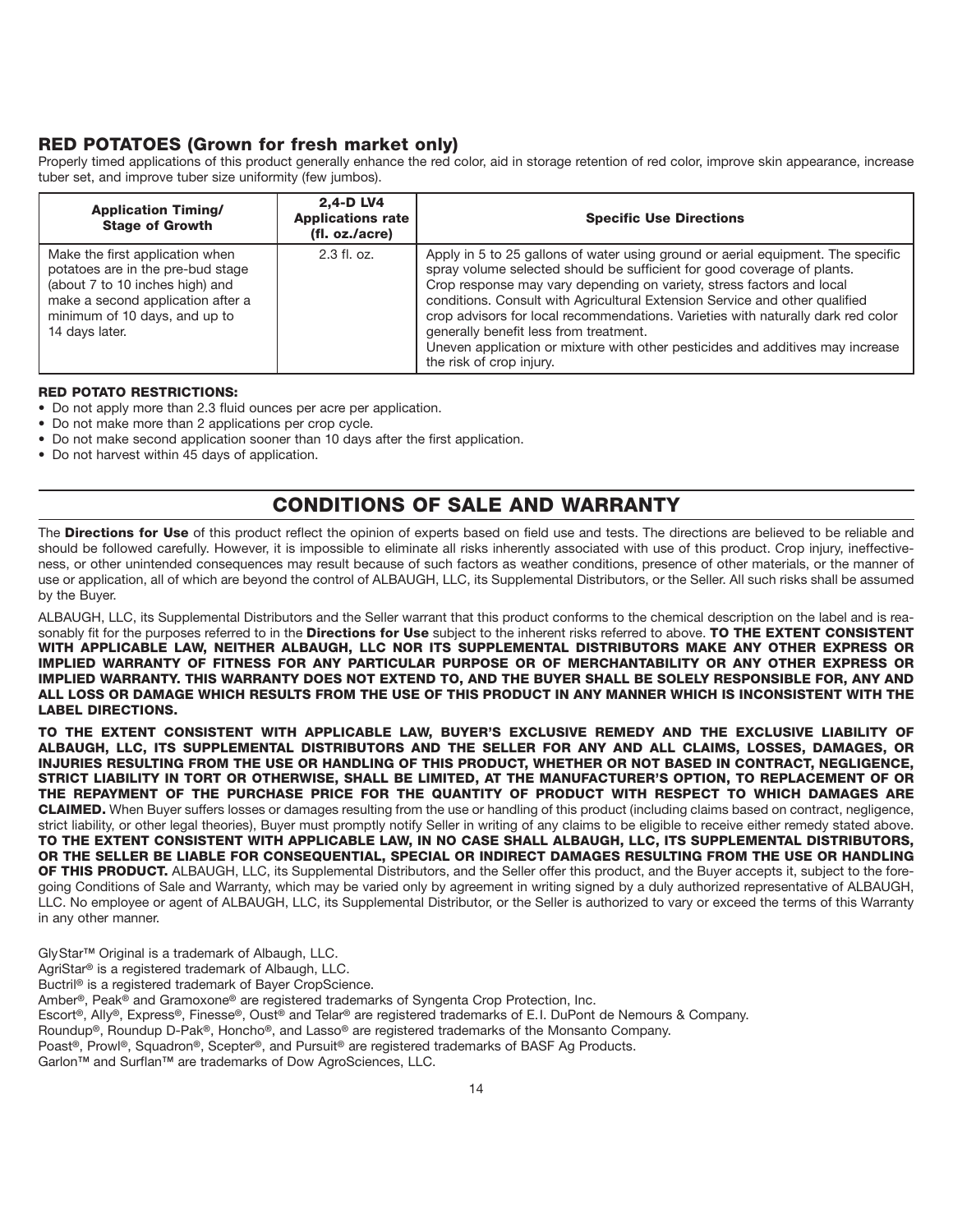— NOTES —